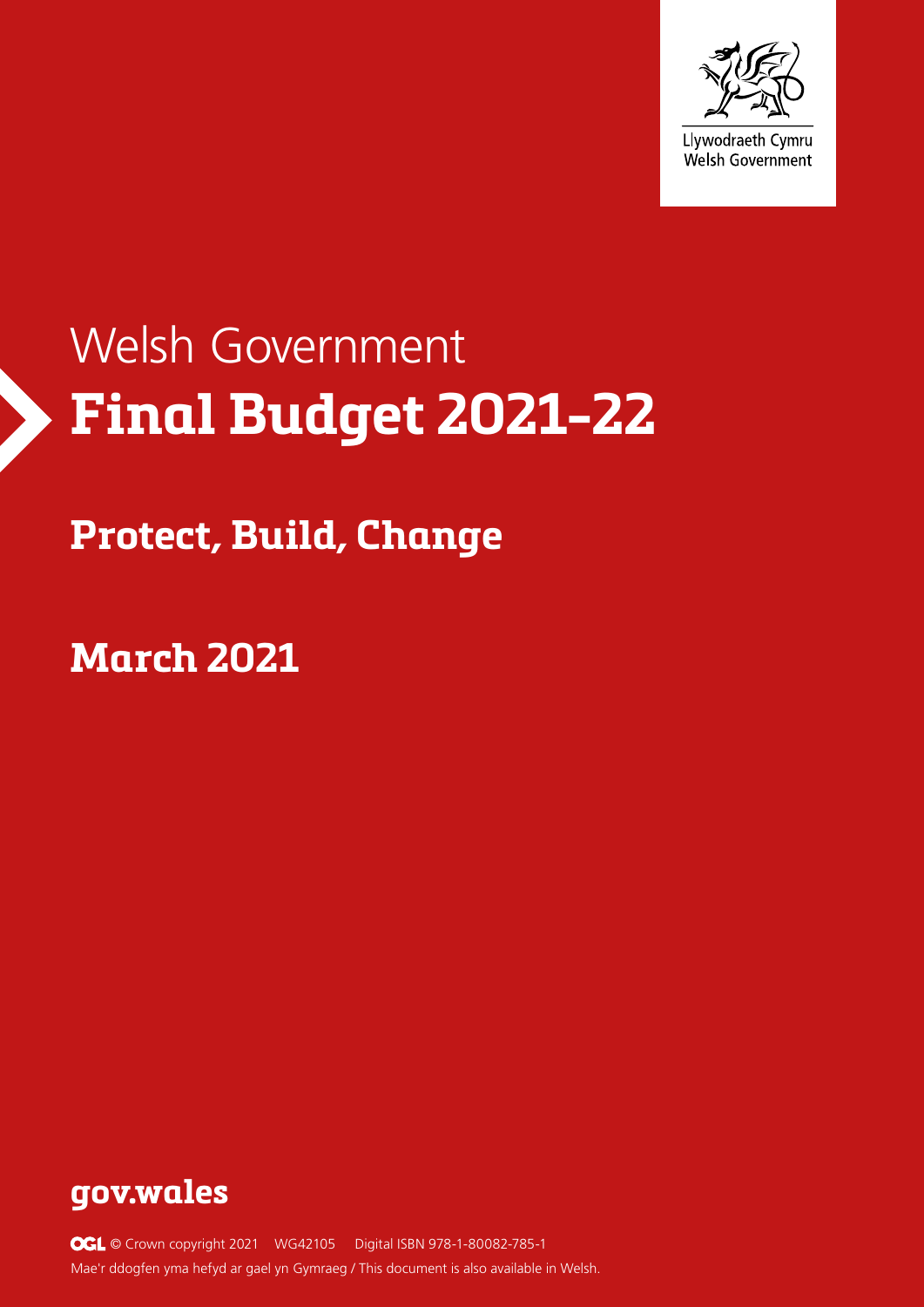# **Contents**

| Annex A: Reconciliation between administrative Budget and Resource Allocations in |  |
|-----------------------------------------------------------------------------------|--|
|                                                                                   |  |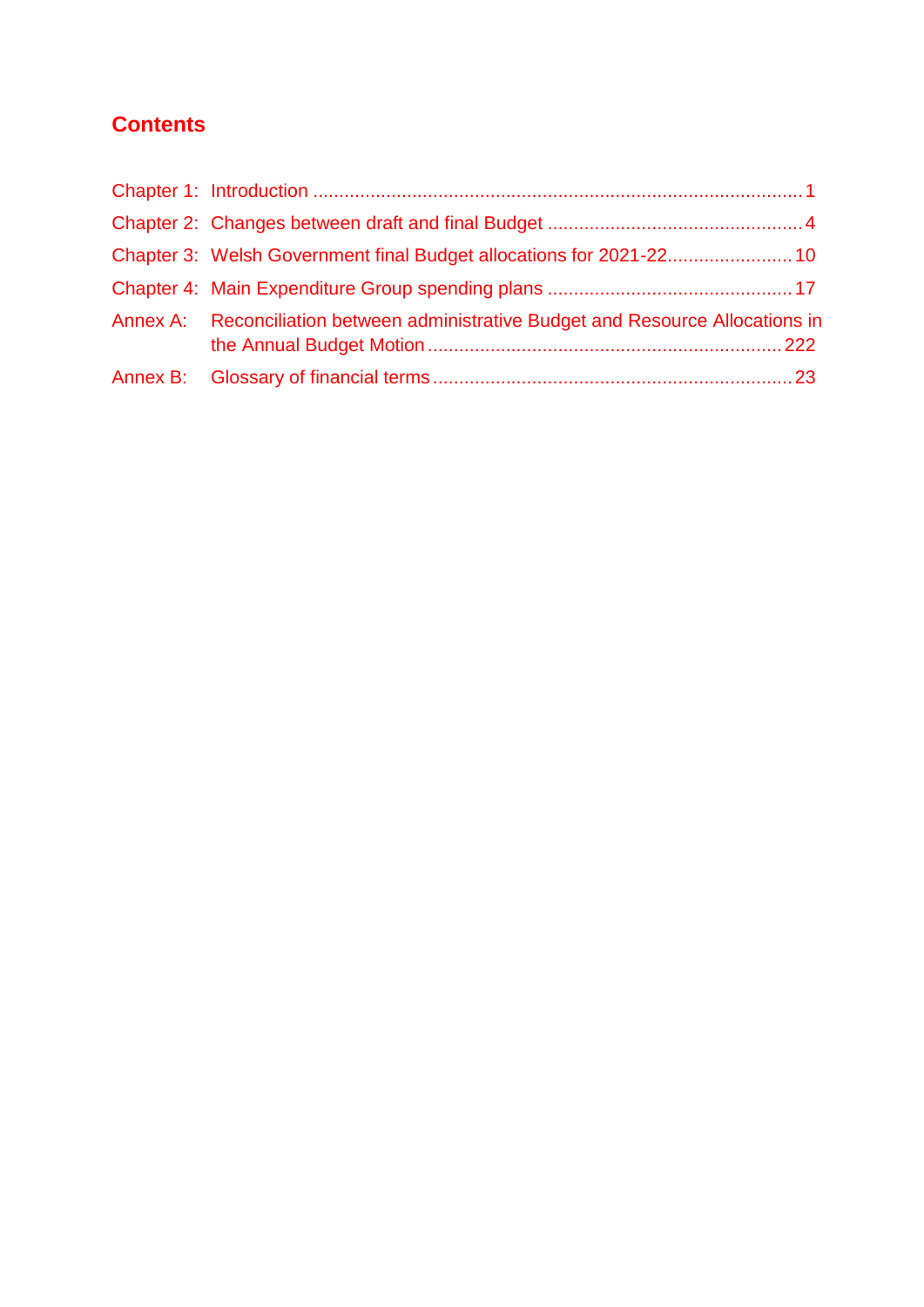## <span id="page-2-0"></span>**Chapter 1: Introduction**

#### **Overview**

- 1.1 The Welsh Government has tabled the final Budget for 2021-22 in accordance with Standing Order 20.
- 1.2 The final Budget sets out the Welsh Government's revenue and capital spending plans for 2021-22, the final year for which we have a settlement.
- 1.3 The final Budget reflects changes to the draft Budget which was published on 21 December 2020.

#### Draft Budget scrutiny

- 1.4 In light of the external factors that have influenced the timing of this year's budget, the Welsh Government, with the agreement of the Senedd Business Committee and Finance Committee, triggered exceptional arrangements in relation to this year's budget process. This includes publishing together, on 21 December, the strategic spending plans for revenue and capital, and taxation and borrowing proposals, as well as the detailed portfolio budget proposals.
- 1.5 Scrutiny of the 2021-22 draft Budget has been structured similarly to recent years with the Finance Committee examining the major building blocks of the Welsh Government's Budget – where our funding comes from, including borrowing and our new taxation powers – with more detailed consideration of departmental spending plans by the Senedd policy committees.
- 1.6 The Welsh Government welcomes the important contribution provided by the Finance Committee and the policy committees in the constructive scrutiny of budget proposals. We would like to place on record our gratitude to all the committees for undertaking scrutiny and publishing their reports within the truncated timescale. We have welcomed the constructive debate during the budget scrutiny and have considered all the feedback received during this period, including from stakeholders and our delivery partners. We are currently reflecting on the recommendations made by the Senedd committees and will respond to these ahead of the final Budget debate on 9 March.

#### Changes to the Welsh Government's budget for 2021-22

1.7 As part of the UK Government's Supplementary Estimates for 2020-21, Wales has received an extra £660m, over and above the £5.2bn funding guarantee, reflecting its Barnett share of funding announced in England. The Welsh Government is carrying this funding forward into 2021-22, on top of the Wales Reserve. This additional funding has been factored into the final Budget.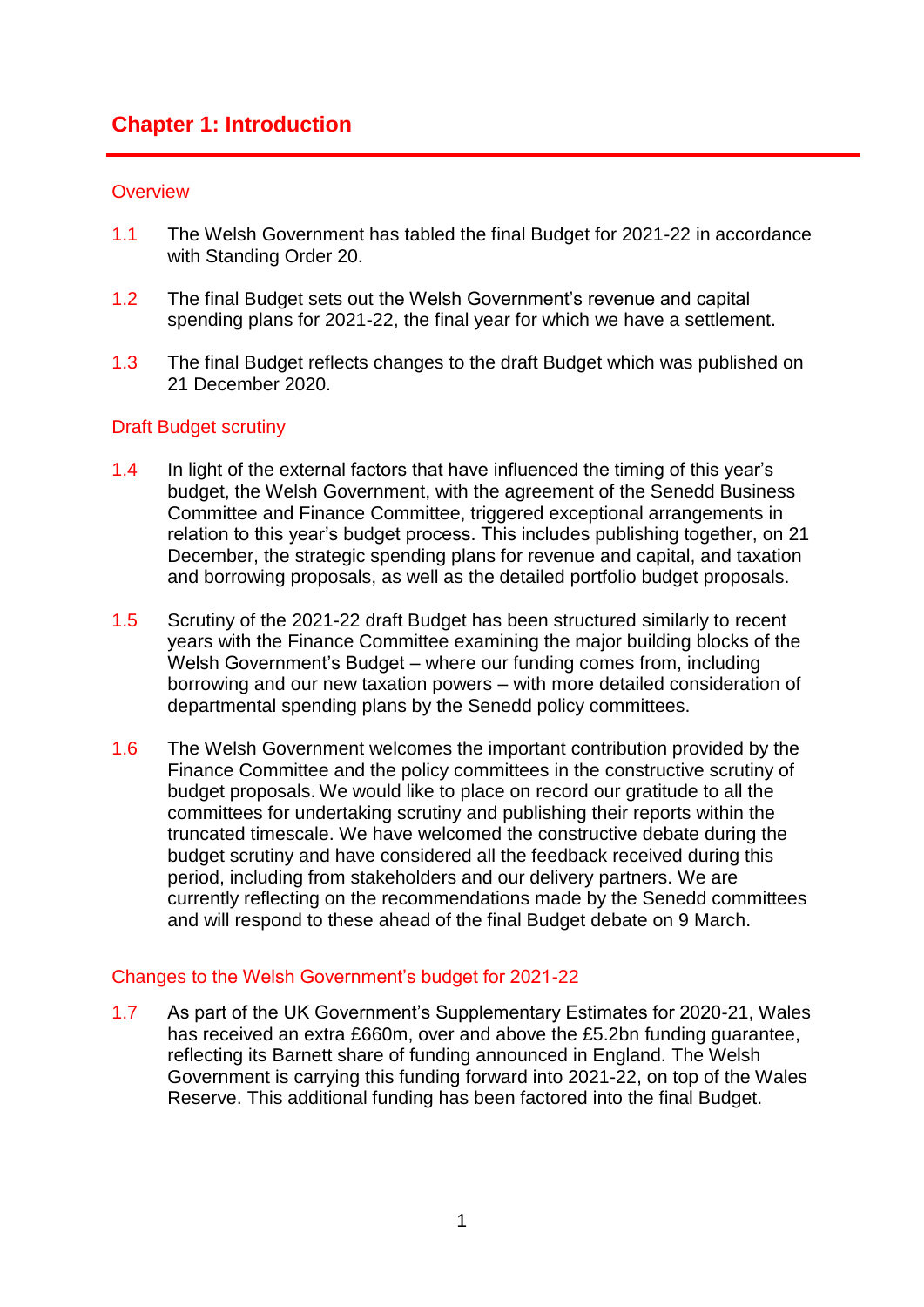1.8 In addition, the UK Budget will take place on 3 March. This provides a very real prospect that the Welsh settlement for 2021-22 will change. The Welsh Government will provide an early Written Statement setting out the implications of the UK Budget for the Welsh Budget.

#### Changes between draft and final Budgets

- 1.9 The exceptional circumstances surrounding the formulation of the draft Budget this year have been acknowledged by the Finance Committee, including the likelihood of changes between draft and final Budgets. In setting the draft Budget, we provided an initial package of £77m of COVID-19 funding. We said then that we would build on this funding over the coming months and allocate more funding at the final Budget as we better understand the impact of the pandemic over the winter months. Our approach to allocating funding will continue to be based on providing rapid financial support in a responsible process that targets resources at the right place at the right time based on the course of the pandemic. In total, we are allocating an additional £682.2m revenue for COVID-19-related measures in this Budget, including an additional £636.6m to support our NHS and local authorities who are at the forefront of our response.
- 1.10 We remain concerned about the loss of EU funding to Wales, and share the disappointment expressed by the Finance Committee on the impact this will have. We will continue to press the UK Government to provide Wales with the fairness, flexibility, and clarity we need on post-EU farm funding and the Shared Prosperity Fund. At the time of the draft Budget, we said we would consider the need to provide funding in the final Budget to manage our post-EU transition in light of the trade agreement with the EU and what the full implications would be for Wales. As a result, we are providing an additional £11.2m in this final Budget to support post-EU transition resourcing of new functions being repatriated to Wales and to support projects funded through the EU Transition Fund.
- 1.11 We are providing further support for our reconstruction priorities, building on the £320m reconstruction package we announced in October 2020. We know that effective infrastructure investment by government can stimulate demand in the economy in the short to medium term, while also improving the supply side of the economy in the longer term, and improving social and environmental outcomes. We are therefore providing a £224.5m capital stimulus package in the final Budget to support our reconstruction efforts.
- 1.12 We also acknowledge there are a number of other areas where there have been calls during scrutiny for increased investment. The evolving nature of the pandemic means we must retain as much flexibility as we can in order to respond to future needs as we move through the financial year.
- 1.13 Further details of the changes can be found in Chapter 2.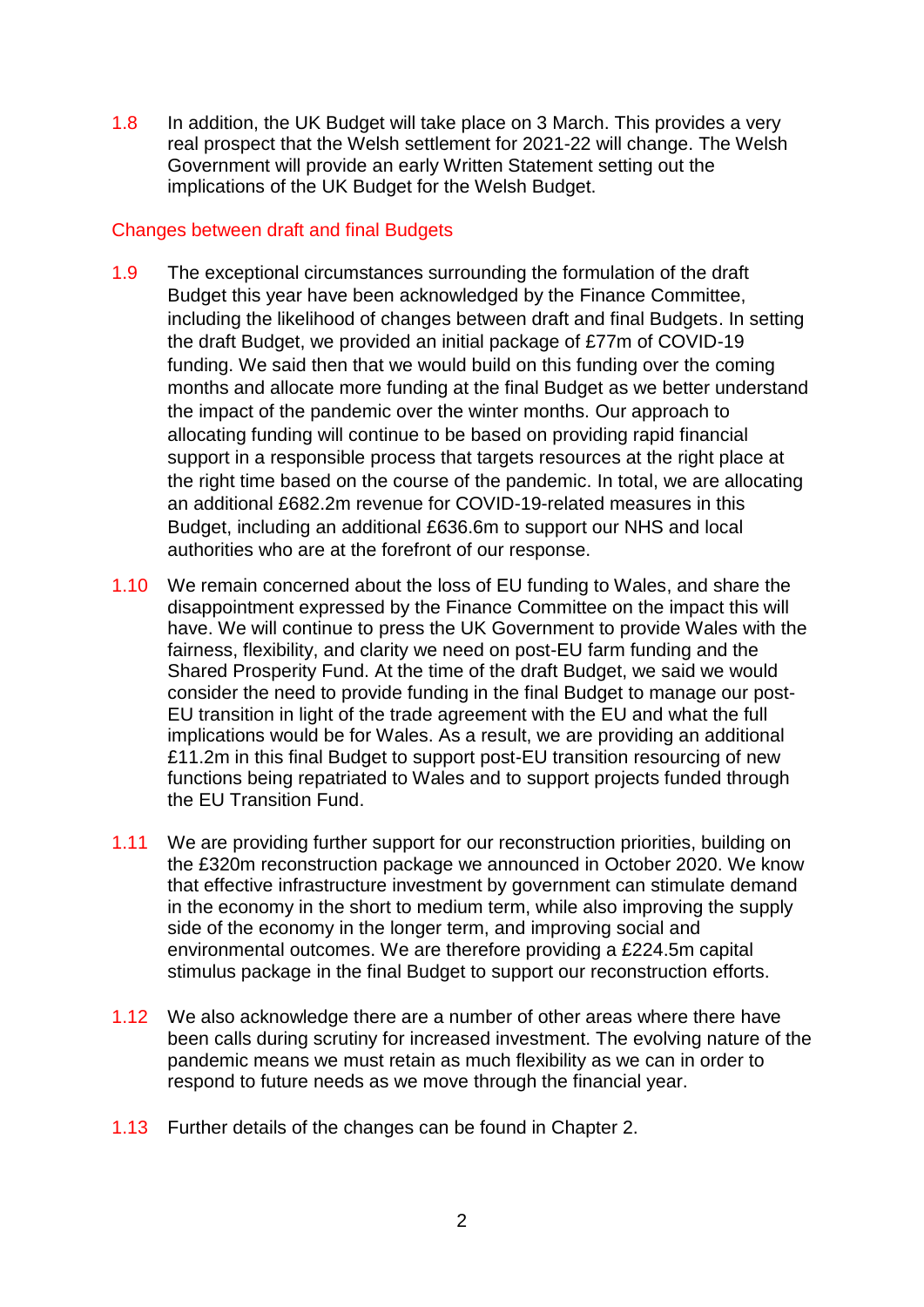- 1.14 Full details of the Welsh Government's Strategic Integrated Impact Assessment of the draft Budget was provided in the draft Budget narrative published on 21 December. Given the nature of the changes between the draft and final Budgets which build on existing measures for which an assessment of impacts has already been provided, no further detail is provided as part of this final Budget.
- 1.15 In line with the commitment in the Budget Improvement Plan, we have published an updated analysis that estimates greenhouse gas emission associated with Welsh Government spending. This updated analysis now covers all Main Expenditure Groups, based on spending proposals in the 2021-22 draft Budget.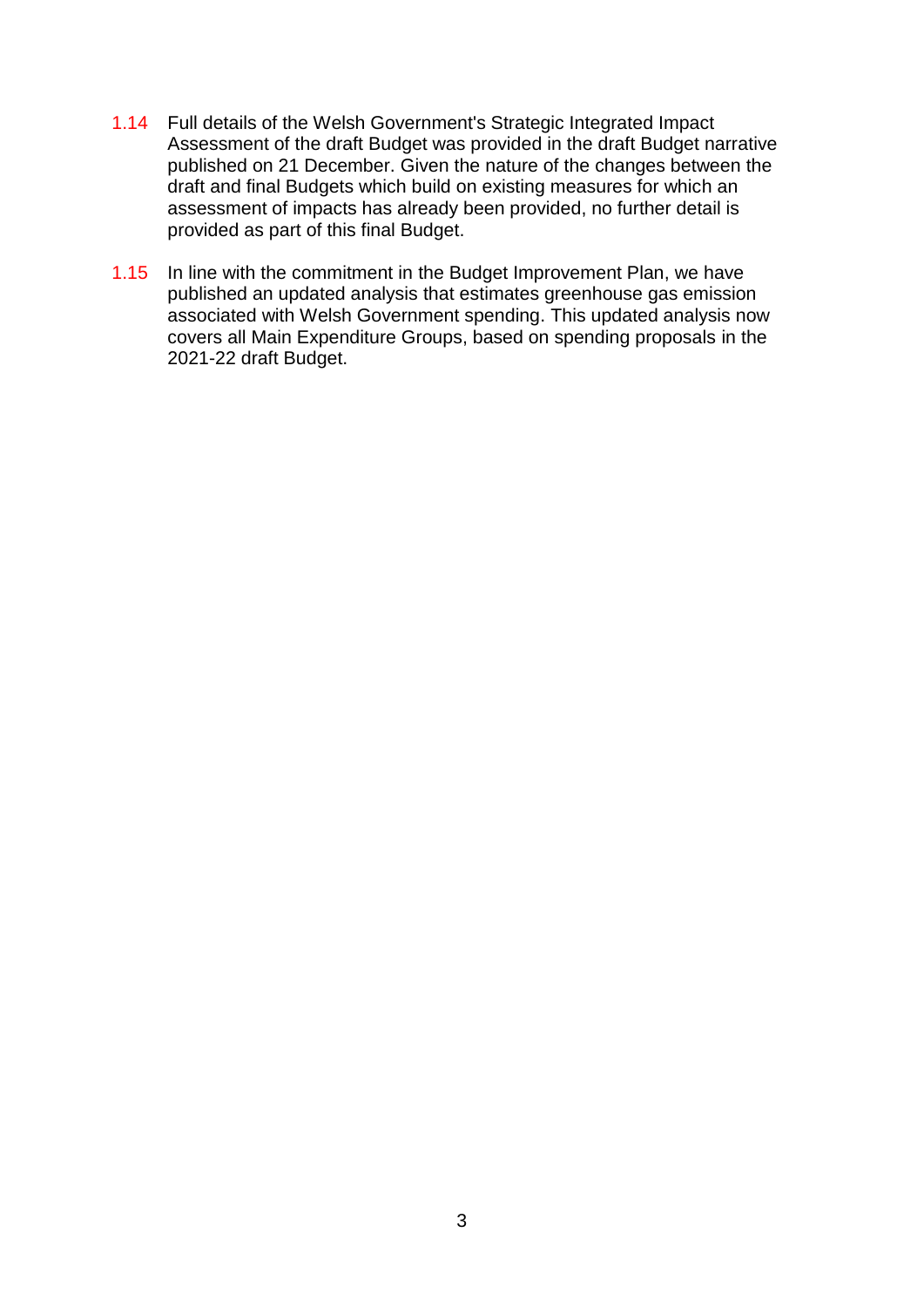# <span id="page-5-0"></span>**Chapter 2: Changes between draft and final Budget**

2.1 The changes made between the publication of the draft and final Budgets are outlined in this chapter.

#### **COVID-19 funding**

- 2.2 In setting our draft Budget plans we outlined that in order for our decisions to best meet the evolving challenges presented by the pandemic, it would be prudent to retain as much flexibility as possible. At the same time, we outlined that we would make further allocations as we better understand the impact of the winter months on the spread of the pandemic, in particular considering support for the NHS and local government.
- 2.3 We are maintaining this prudent approach into 2021-22 holding funding in reserves to respond to other needs as this arise, such as further support for business. The UK Government has also yet to confirm whether it will extend non-domestic rates support in England. We are making all the preparations necessary to support a rapid response for Welsh businesses as soon as the UK Government has provided us with certainty on the funding available.
- 2.4 This final Budget allocates a further **£682.2m** in our efforts to respond to COVID-19 while continuing to retain flexibility into the next financial year.
- 2.5 To **protect core NHS services**, ensuring the necessary investment to continue to respond to the immediate impacts of the pandemic, we are providing an additional **£380m** for the first six months of 2021-22. This will include funding for the continued rollout of our successful vaccination programme, maintaining COVID-19 testing capacity, meeting ongoing demand for Personal Protective Equipment, maintaining enhanced infection control cleaning standards, supporting NHS local response plans, and additional funding for other pandemic response measures.
- 2.6 Building on the £10m allocated in the draft Budget, we are providing an additional **£50m for contact tracing** to support recruitment and workforce planning as a central part of our strategy to continue to effectively deal with cases of COVID-19 and help further reduce transmission rates.
- 2.7 Building on the £600m **Local Government Hardship Fund** in 2020-21, and to support local authorities with the additional costs associated with COVID-19, we will provide an additional **£206.6m** to support local government for the first six months of 2021-22. This will include additional funding for term-time free school meals, adult social care, care home testing, school cleaning, excess deaths management, self-isolation payments, and homelessness support.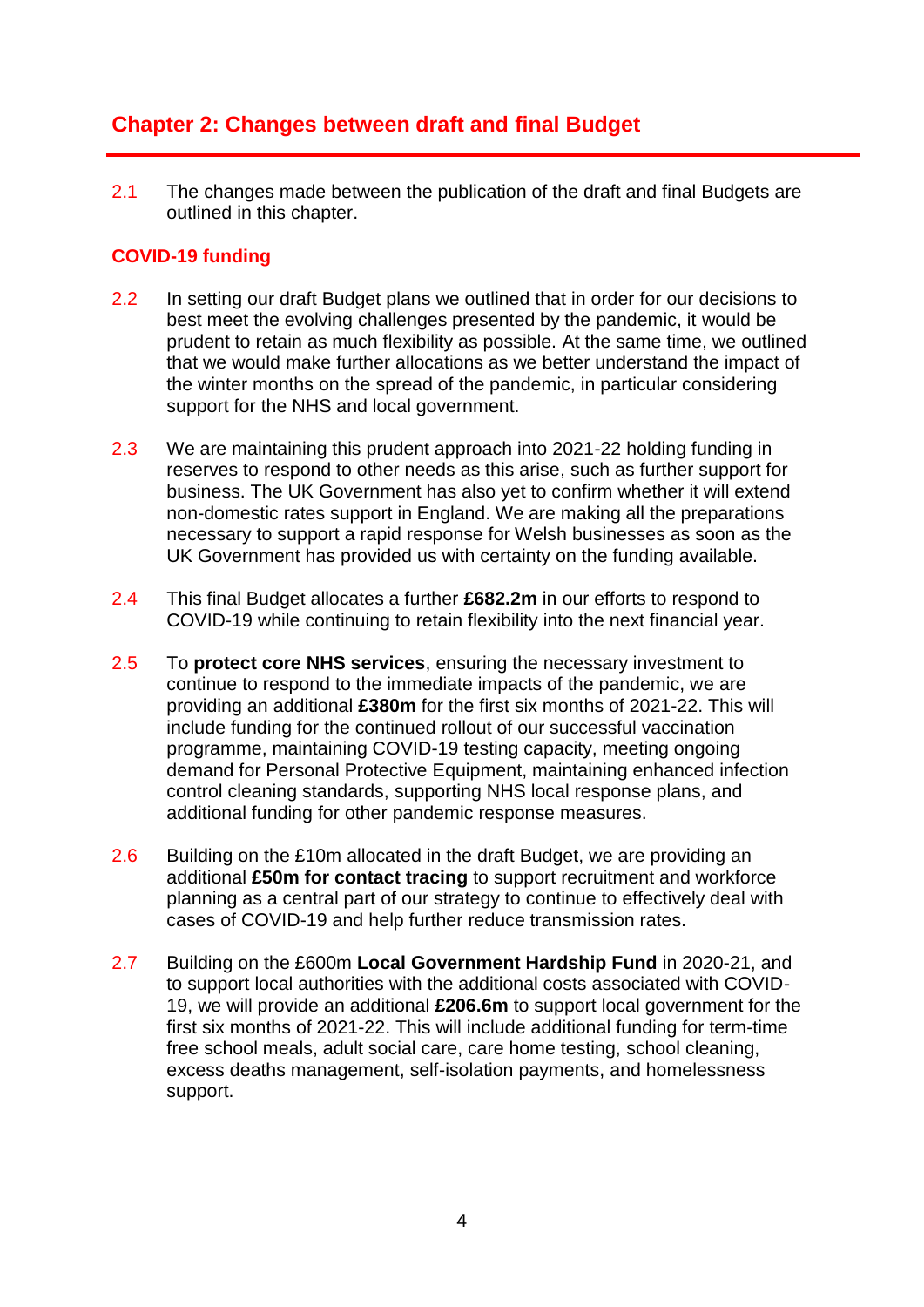- 2.8 In recognition of the important role employability and skills will play in support of our recovery, and reflecting the impacts of the pandemic on apprenticeship provision, we are investing **£16.5m in apprenticeships** to maintain current levels of apprenticeship places in 2021-22.
- 2.9 In May 2020, we amended rules for our **Discretionary Assistance Fund** to provide greater flexibility and discretion to the number and frequency of Emergency Assistance Payments, supporting those facing extreme financial hardship as a result of COVID-19. We are providing **£10.5m** to extend these rules until the end of September 2021, demonstrating our continued commitment to the most vulnerable in our society.
- 2.10 In the draft Budget, we allocated £18.6m for the first quarter of 2021-22 **to provide stability to bus operators** to continue to run efficient services, and to fund a review of bus industry reform, with a view to safeguarding the industry's future in Wales. Given the ongoing impact of the pandemic on the use of public transport and the central role it plays in connecting people and communities across Wales, particularly for people from households without access to private transport, we are providing a further **£18.6m** to extend our support into the second quarter of 2021-22.

#### **Post-EU Exit funding**

- 2.11 At the time of preparing the draft Budget, we did not know whether there would be a comprehensive trade agreement with the EU and what the full implications would be for Wales. For that reason, we outlined that we would consider the need to provide funding in the final Budget to manage our post-EU transition. The Trade and Cooperation Agreement (TCA) that was agreed on 24 December 2020 is a long way from the deal that the Welsh Government had previously advocated. While the agreement does finally bring some clarity to our relationship with the EU, we now face new barriers and complexities in our dealings with the EU and the 27 Member States, and uncertainty remains in a number of key areas.
- 2.12 In February 2021, we published *The new relationship with the EU: What it means for Wales* to provide a practical guide to the implications for Wales of the new relationship between the UK and the EU. We remain committed to supporting citizens, businesses, and public services in Wales to react to the inevitable change and the challenges the TCA has delivered.
- 2.13 As a result, we are allocating a further **£7.1m** in 2021-22, comprising £6.1m revenue and £1m capital, as part of the £50m EU Transition Fund to continue work in a number of key areas, including:
	- **£1.6m** for Global Wales III to promote Wales' world-class higher education sector internationally, and to build on our partnerships and networks across the world.
	- **£1.2m** to support the continuation of the Brexit coordinators to manage the implications of the new relationship on our local authorities.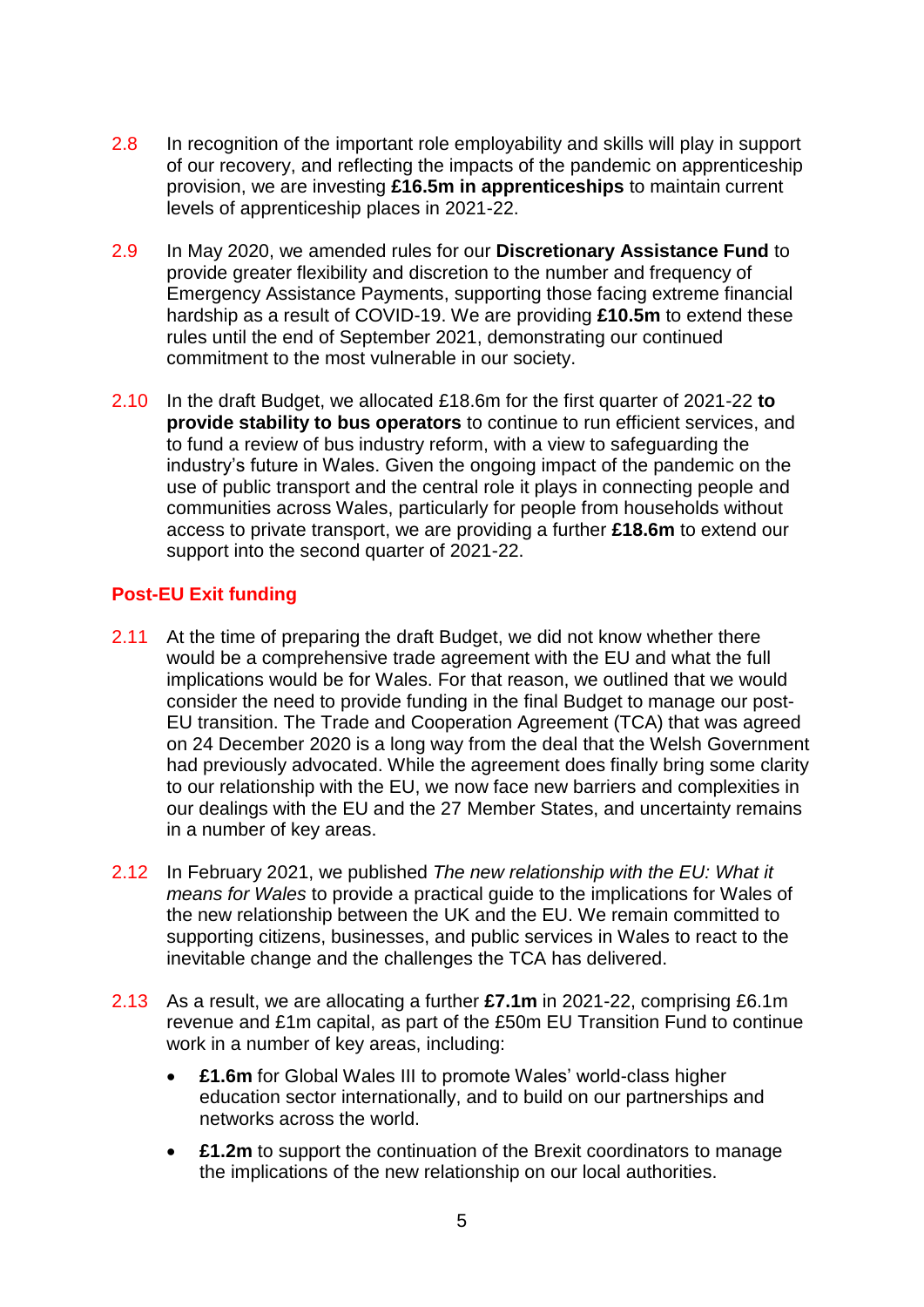- **£2m** (including £1m capital) to tackle food poverty.
- **£0.8m** for Community Cohesion Teams across eight regions in Wales.
- **£0.6m** for advice and support services for non-UK EU citizens.
- **£0.2m** to establish the Data Advisory Unit Wales to provide strategic advice to the public and third sectors on post-transition data-related issues, and to ensure compliance with data protection regulations.
- **£0.2m** to support third sector activity, including funding for the Civil Society Forum on Brexit and developing resources for the third sector to better understand the implications of the new EU relationship.
- **£0.2m** to help us prepare our successor arrangements to EU structural funds, including designing a new regional policy framework and delivery model to drive economic development in Wales.
- **£0.2m** for the EU settled status and immigration advice services, and advice and support services for non-UK EU citizens in Wales.
- **£0.1m** to fund continued work with Disabilities Wales to support the communication and engagement work.
- 2.14 As of 1 January 2021, **a range of functions and responsibilities have been repatriated back to Wales from Brussels** placing new obligations on the Welsh Government. To ensure we can respond to these new responsibilities and lead policy matters that have a direct impact on people in Wales, we are providing an additional **£4.1m**.

#### **Non-COVID-19 Revenue Allocations**

- 2.15 We are also making a number of modest revenue allocations responding to a range of matters arising since publication of the draft Budget.
- 2.16 Alongside our weakened trading relationship with the EU, the UK Government's decision not to match levels of EU Common Agricultural Policy funding leaves Welsh farmers and rural communities £137m short of expected funding in 2021-22. To further support rural communities and the environment, we are allocating **£2.6m** to support development of post-EU farm support alongside delivering remaining commitments under the existing EU funded schemes up to 2023.
- 2.17 We recognise the significant impact the pandemic has had on our **National Library of Wales and the National Museum Wales**. These institutions play a vital role for communities across Wales, particularly those in Welsh-speaking regions, in preserving the Welsh national identity and culture. In response, we are allocating **£4.25m** to provide the necessary platform for undertaking essential reforms to ensure the long-term financial sustainability of both organisations.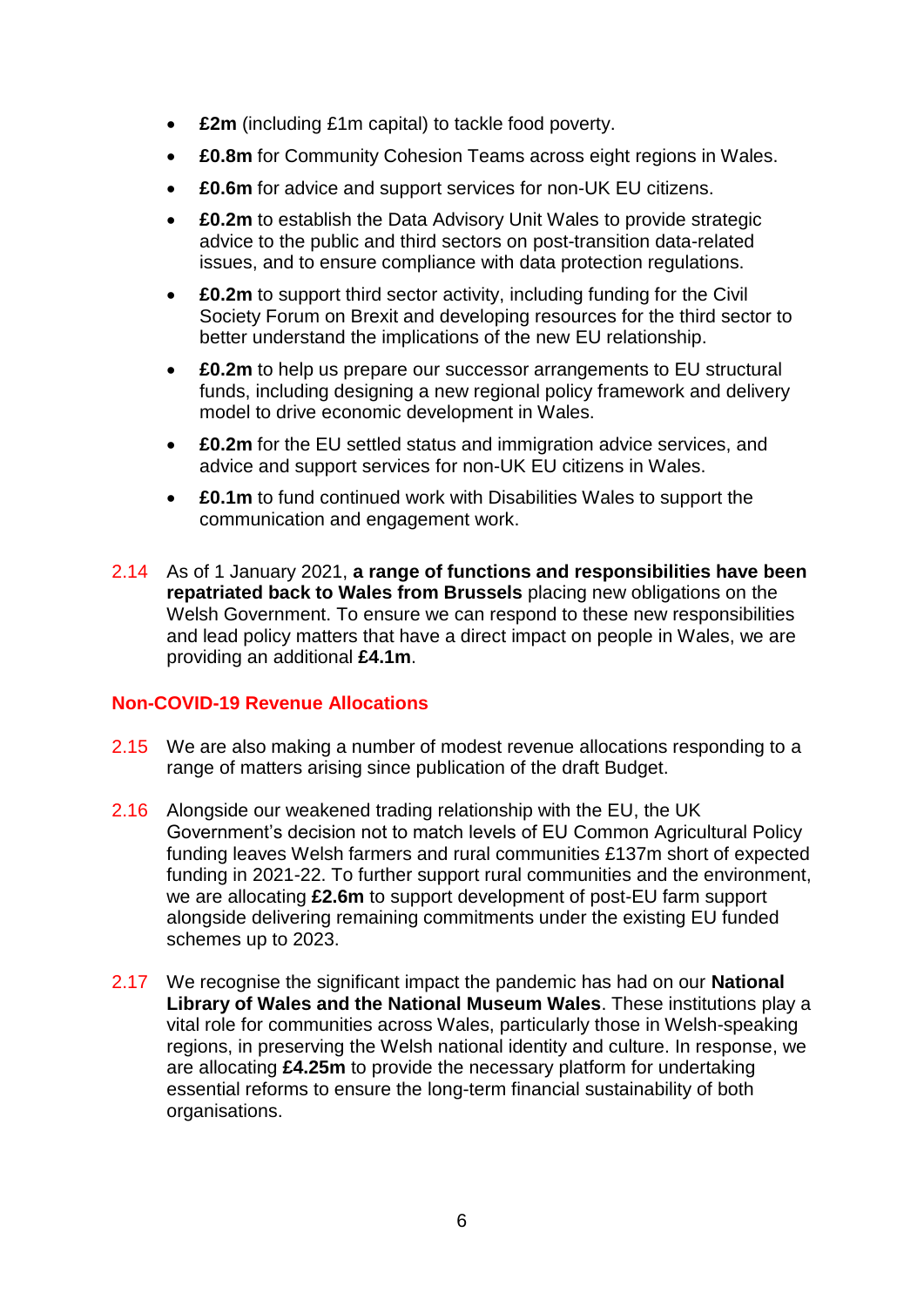- 2.18 Underpinned by our commitments in Cymraeg 2050, we are investing an additional **£0.8m** in **Coleg Cymraeg Cenedlaethol** to progress the implementation of Welsh-medium and bilingual further education, apprenticeships in priority areas, and to increase the number of bilingual tutors in colleges across Wales from September 2021.
- 2.19 Ensuring the safety and security of people across Wales has been a central part our response to the pandemic. Over the past year, **Police Community Support Officers** (PCSOs) have continued to play a critical role in providing a visible and accessible uniformed presence to ensure our communities are safe. In recognition, we are investing an additional **£1.8m** to maintain funding for the 500 PCSOs across Wales.
- 2.20 In January 2021, we published our *Building Safety Regime for Wales* White Paper, with the changes proposed under the new regime amounting to the most extensive building safety reforms in the UK. To drive forward these regulatory changes, we are providing an additional **£3m** in 2021-22.
- 2.21 To ensure the continued effective and efficient collection and management of the estimated £300m of revenue raised annually through Wales' fully devolved taxes, and to take forward the next phase of the **Welsh Revenue Authority's** development, we are allocating an additional **£0.3m** in 2021-22, including funding to take forward its enforcement and compliance work.

#### **Capital Stimulus Package**

- 2.22 We are providing further support for our reconstruction priorities, building on the £320m package of reconstruction funding announced in 2020-21. This final Budget allocates a capital stimulus package totalling **£224.5m**, consisting of £188.5m general capital and £36m financial transactions capital.
- 2.23 Investment in social housing can play a key role in supporting a green recovery alongside delivering wider economic and societal impact. We are investing an additional **£100m** in our Social Housing programmes through this final Budget, taking our total investment in the **Social Housing Grant** to nearly **£250m** in 2021-22, supporting jobs and training opportunities for Welsh SME builders and localised supply chains.
- 2.24 In addition, the **£100m** investment has enabled us to extend and upscale the **Optimised Retrofit Programme** bringing our investment in this programme to £50m in 2021-22. This will continue development of new skills, assessment tools, supply chains, and procurement frameworks that encourage SME development and create jobs.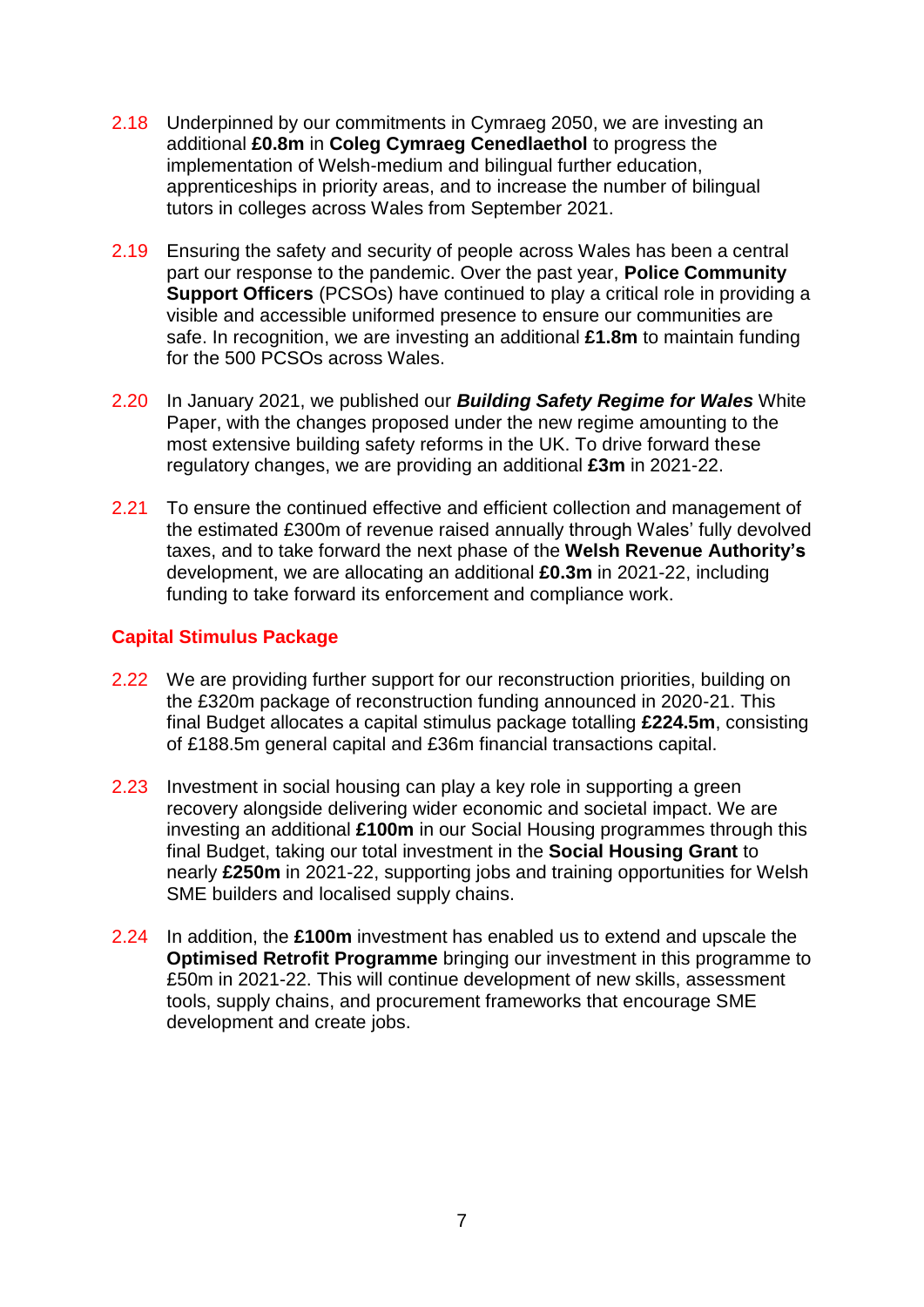- 2.25 We are providing **£12m** to support our adaptations programmes for disabled people. This funding will support independent living, implementation of new models of care, as well as supporting reduced hospital admissions, reliance on residential care, and out of county placements. This funding will also boost investment in the **Physical Adaptations Grant** reflecting current demand and providing funding to ensure local authorities can respond to changes in means testing for small and medium size adaptations.
- 2.26 We are investing an additional **£10m** financial transactions capital in our **Land for Housing Scheme** to increase the supply of affordable and market housing and the rate of delivery by securing land sites, as well as promote the creation of local jobs, training opportunities, and support the housing development supply chain.
- 2.27 Our successful **Property Development Fund** is providing small development companies with access to loan funding to construct new homes. Alongside this, the **Wales Stalled Sites Fund** assists in creating and promoting opportunities for SME construction companies, 'unlocking' sites which provide wider benefits to local communities. Further investment of **£15m** financial transactions capital is being provided to extend these Funds, securing existing skilled workers and providing potential further employment.
- 2.28 **Help to Buy Wales** has played an important role supporting people who would like to own a new build home but have required assistance to do so. The scheme has also supported the housing industry and related supply chains. Building on the £74m allocated in the draft Budget, we are providing a further **£10m** financial transactions capital in this final Budget.
- 2.29 Community facilities provide local access to a range of services as well as health and well-being activities. While many facilities have been a focus for activity through the pandemic, others have remained closed due to social restrictions. In response, we are allocating **£3.5m** to the **Community Facilities Programme** and a further **£1m** financial transactions capital to the **Community Asset Loan Fund.** This will support third sector organisations in purchasing and improving community assets, land and buildings, including those in town centres.
- 2.30 The **21st Century Schools and Colleges Programme** supports economic growth, innovation, and sustainable jobs for some of the lower-paid sectors in Wales, supporting extensive supply chains to improving life opportunities for learners. In recognition of this impact, an additional **£30m** capital is being provided to accelerate delivery of Band B of the Programme, nearly doubling the allocation we provided in the draft Budget.
- 2.31 **Active travel** investment delivers improved active travel access to employment, education, key services, and brings our communities together. We are allocating an additional **£20m** to further extend our investment in active travel infrastructure and enable the delivery of additional schemes over and above our existing pipeline. This increases our total planned 2021-22 investment in active travel projects and interventions to around £75m.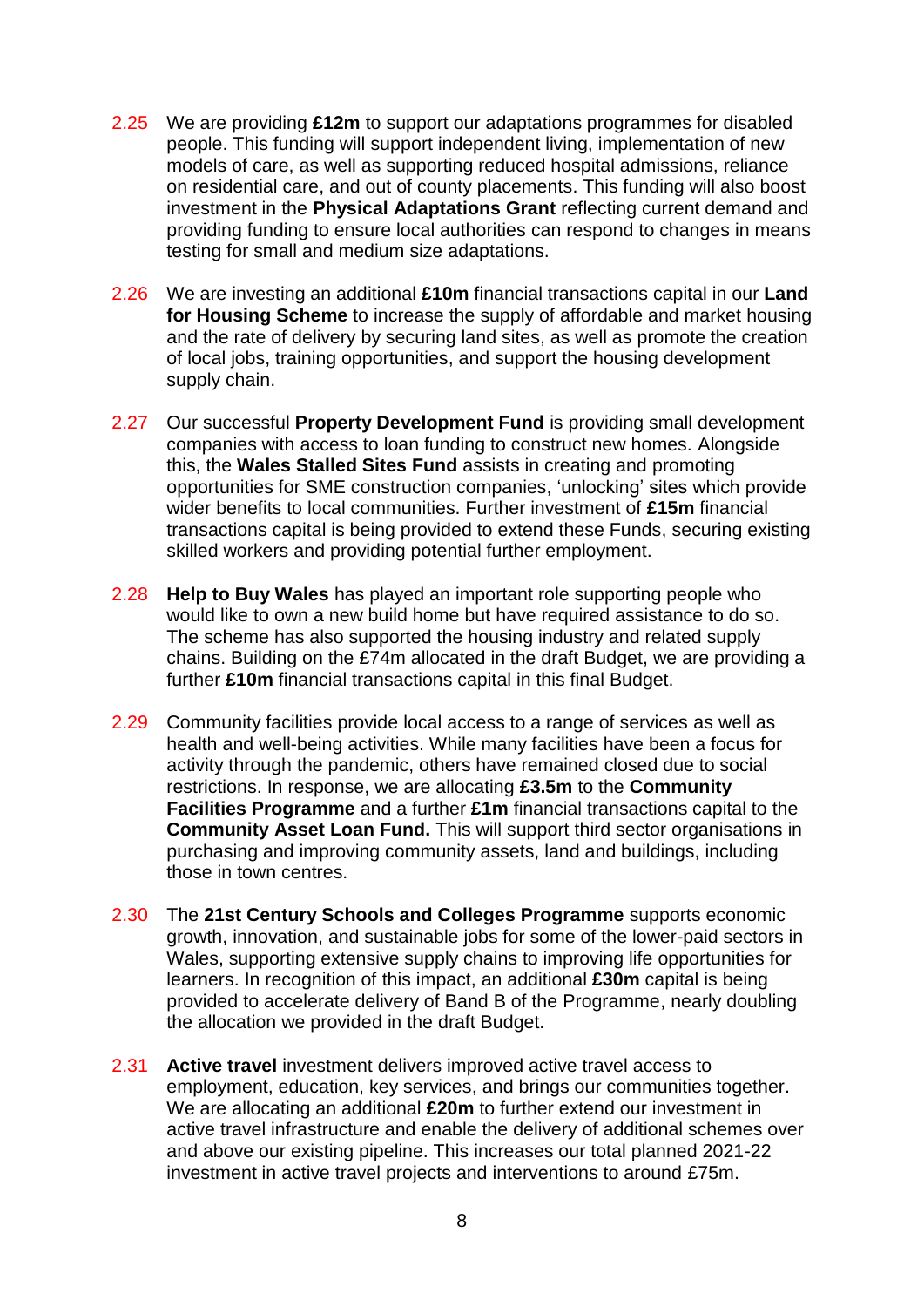- 2.32 Evidence suggests that well-targeted road improvements are good for productivity and reduce congestion which improves air quality. Recognising this, we are allocating **£10m capital** targeted at four Mid Wales **road network pinch point schemes** in 2021-22, relating to the A470 and A487.
- 2.33 We are already investing substantial funding in flood and coastal defence. To support repair work to damaged assets following flooding in December and January and increase the Small Scale Works Grant, we are providing an additional **£8m** to **help local authorities and NRW improve and maintain our flood defences** and reduce risk to our homes.
- 2.34 In recognising the many challenges associated with the ongoing maintenance of our historic buildings, we are providing **£3m** for investment in our **cultural estate**. This funding will help safeguard important parts of our cultural heritage, address essential maintenance, and enable opportunities for modernisation and energy efficiency to improve longer-term resilience.
- 2.35 We are providing an additional **£2m** to support the building and improvement of **sports facilities** in Wales. This investment will help boost local construction businesses and supply chains, as well as delivering positive and lasting impact on community participation and performance.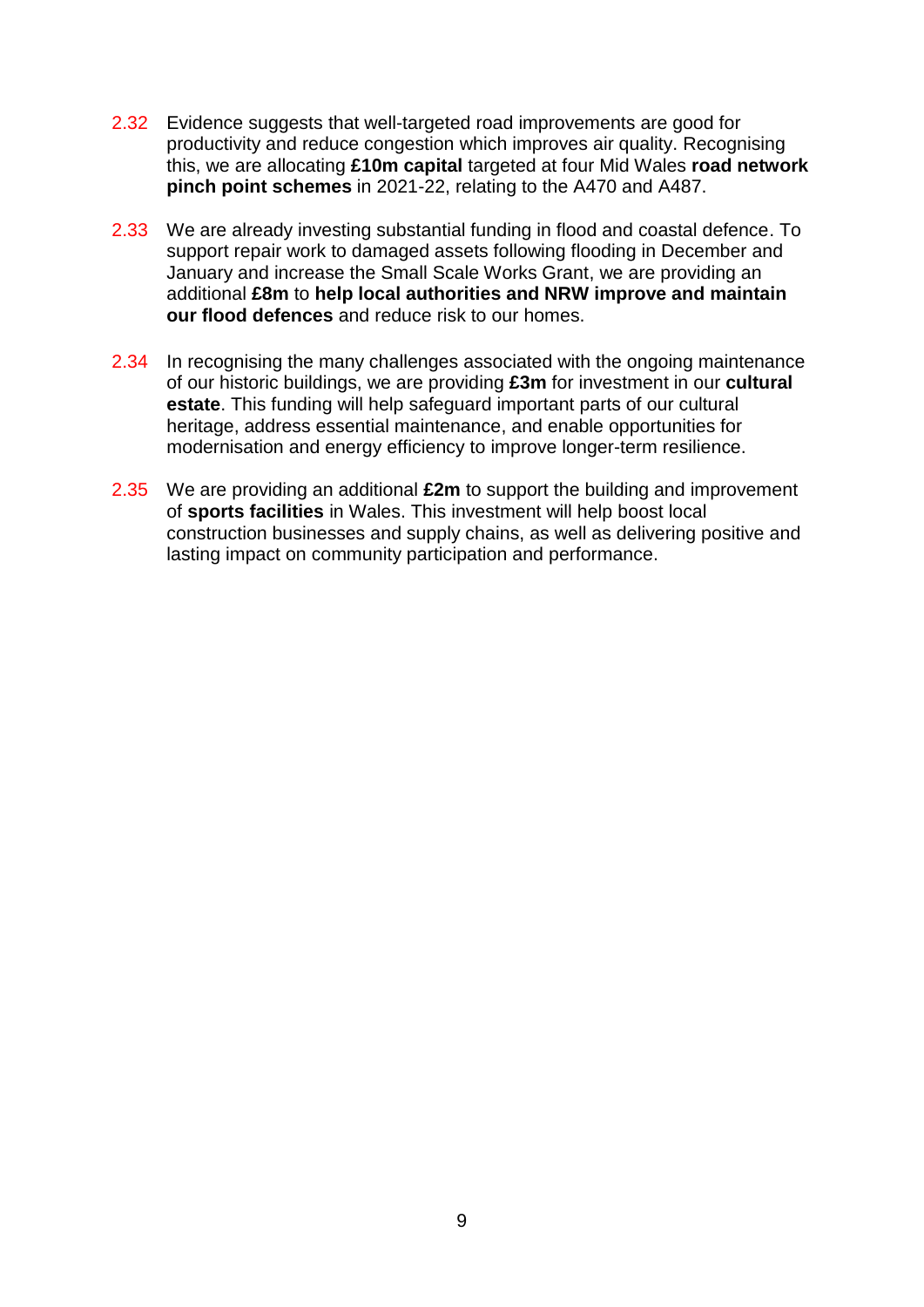#### <span id="page-11-0"></span>**Overview**

- 3.1 The changes described in Chapter 2 are reflected in the revised spending plans set out in this chapter.
- 3.2 The detailed changes to our budget proposals between publication of the draft and final Budgets in 2021-22 are set out in the final Budget 2021-22 MEG BEL tables, which are published together with this Explanatory Note.

#### Table 3.1 - Sources of Finance 2021-22

| 2021-22 FINAL BUDGET                         |                                                                     |                |                                                              |  |  |
|----------------------------------------------|---------------------------------------------------------------------|----------------|--------------------------------------------------------------|--|--|
| <b>COMPONENTS OF WELSH FINANCING</b>         | 2021-22<br><b>Draft</b><br><b>Budget</b><br><b>December</b><br>2020 | <b>Changes</b> | 2021-22<br><b>New Plans</b><br><b>Final</b><br><b>Budget</b> |  |  |
|                                              |                                                                     | £000s          |                                                              |  |  |
| <b>RESOURCE FINANCING</b>                    |                                                                     |                |                                                              |  |  |
| <b>Departmental Expenditure Limit (DEL):</b> |                                                                     |                |                                                              |  |  |
| Fiscal                                       | 14,351,223                                                          | 497,557        | 14,848,780                                                   |  |  |
| Non-Fiscal                                   | 690,064                                                             |                | 690,064                                                      |  |  |
| Drawdown from the Wales Reserve              | 125,000                                                             |                | 125,000                                                      |  |  |
| <b>Annually Managed Expenditure (AME):</b>   |                                                                     |                |                                                              |  |  |
| <b>Fiscal</b>                                | 27,915                                                              |                | 27,915                                                       |  |  |
| Non-Fiscal                                   | 149,934                                                             |                | 149,934                                                      |  |  |
| <b>Wales Devolved Financing:</b>             |                                                                     |                |                                                              |  |  |
| <b>Non Domestic Rates</b>                    | 1,101,000                                                           |                | 1,101,000                                                    |  |  |
| <b>Welsh Rate of Income Tax</b>              | 2,064,061                                                           |                | 2,064,061                                                    |  |  |
| <b>Land Transaction Tax</b>                  | 230,998                                                             |                | 230,998                                                      |  |  |
| <b>Landfill Disposals Tax</b>                | 32,728                                                              |                | 32,728                                                       |  |  |
| Principal repayment of borrowing             | (6, 887)                                                            | 4,470          | (2, 417)                                                     |  |  |
| <b>TOTAL RESOURCE FINANCING</b>              | 18,766,036                                                          | 502,027        | 19,268,063                                                   |  |  |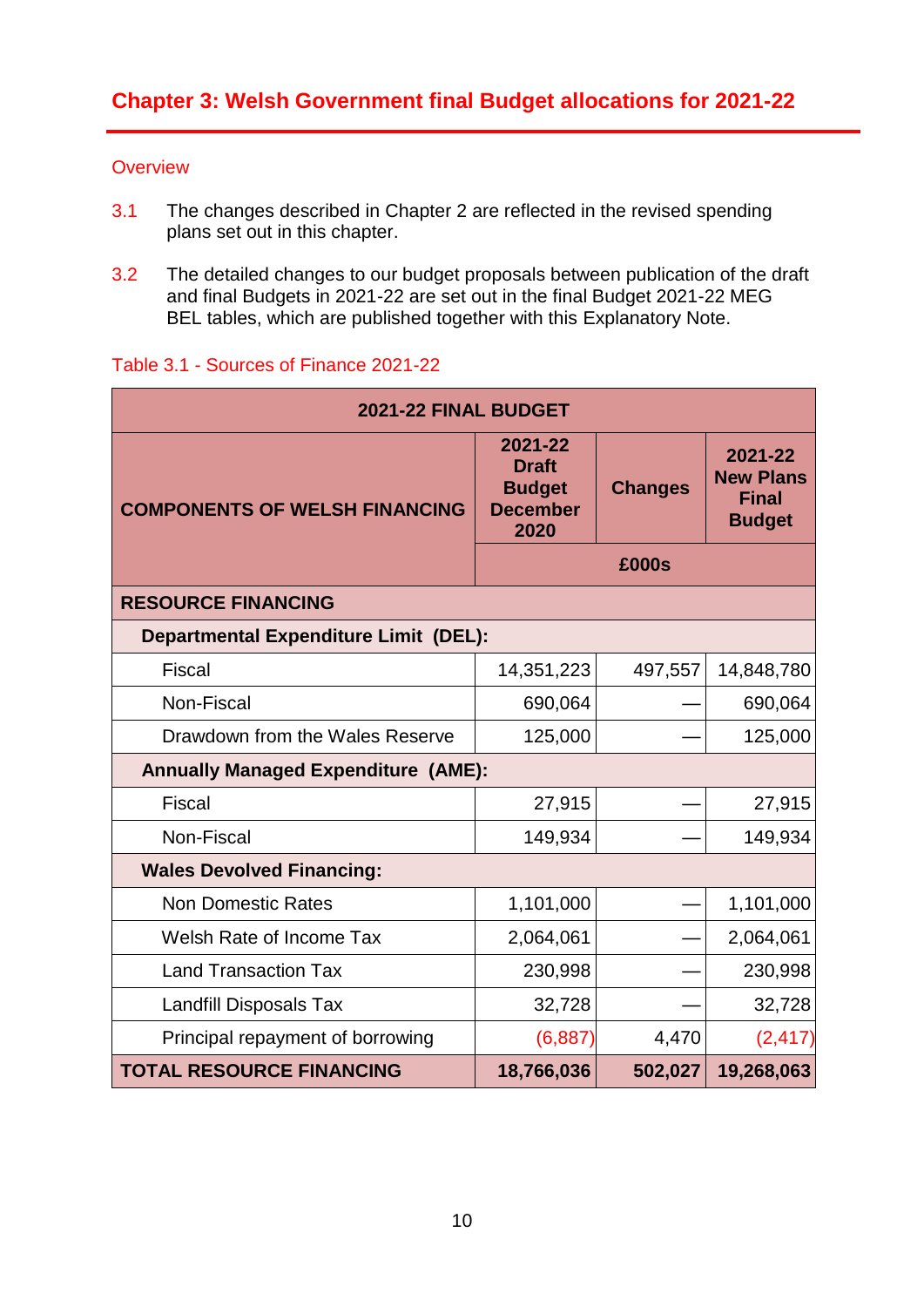| <b>CAPITAL FINANCING</b>                     |            |         |            |  |  |
|----------------------------------------------|------------|---------|------------|--|--|
| <b>Departmental Expenditure Limit (DEL):</b> |            |         |            |  |  |
| General                                      | 2,255,555  | 137,131 | 2,392,686  |  |  |
| <b>Financial Transactions</b>                | 112,604    | 25,530  | 138,134    |  |  |
| <b>Annually Managed Expenditure (AME):</b>   |            |         |            |  |  |
| Capital                                      | 968,961    |         | 968,961    |  |  |
| <b>Wales Devolved Financing:</b>             |            |         |            |  |  |
| <b>Borrowing</b>                             | 150,000    |         | 150,000    |  |  |
| <b>TOTAL CAPITAL FINANCING</b>               | 3,487,120  | 162,661 | 3,649,781  |  |  |
| <b>TOTAL WELSH FINANCING</b>                 | 22,253,156 | 664,688 | 22,917,844 |  |  |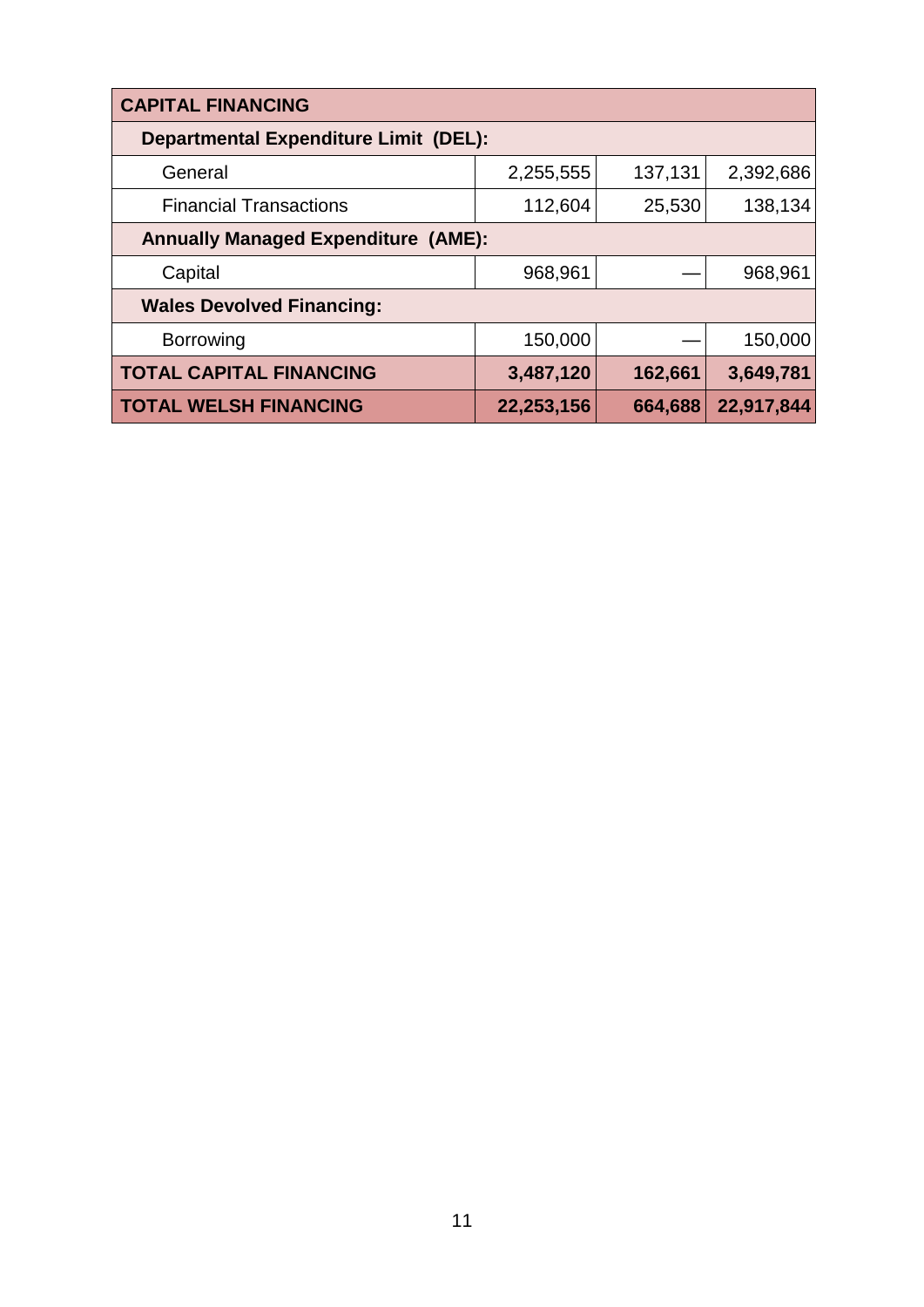|                                                             | <b>MAIN EXPENDITURE GROUPS (MEGS)</b> | 2021-22<br><b>Draft</b><br><b>Budget</b><br><b>December</b><br>2020 | <b>Changes</b> | 2021-22<br><b>New Plans</b><br><b>Final</b><br><b>Budget</b><br><b>March 2021</b> |
|-------------------------------------------------------------|---------------------------------------|---------------------------------------------------------------------|----------------|-----------------------------------------------------------------------------------|
|                                                             |                                       |                                                                     | £000s          |                                                                                   |
| <b>Health and Social Services</b>                           | 9,212,875                             | 430,000                                                             | 9,642,875      |                                                                                   |
| <b>Housing and Local Government</b>                         |                                       | 6,026,310                                                           | 310,300        | 6,336,610                                                                         |
| <b>Economy and Transport</b>                                |                                       | 1,691,348                                                           | 65,100         | 1,756,448                                                                         |
| Education                                                   |                                       | 2,696,556                                                           | 32,400         | 2,728,956                                                                         |
| Mental Health, Wellbeing and the Welsh<br>Language          | 336,084                               | 9,250                                                               | 345,334        |                                                                                   |
| <b>Environment, Energy and Rural Affairs</b>                | 719,126                               | 10,600                                                              | 729,726        |                                                                                   |
| <b>Central Services and Administration</b>                  | 416,840                               | 11,809                                                              | 428,649        |                                                                                   |
| <b>Total Allocations to Welsh</b><br><b>Government MEGs</b> |                                       | 21,099,139                                                          | 869,459        | 21,968,598                                                                        |
|                                                             | <b>Fiscal Resource</b>                | 811,458                                                             | (201, 932)     | 609,526                                                                           |
| Unallocated<br>Resource                                     | Non-Fiscal<br>Resource                | 149,515                                                             |                | 149,515                                                                           |
|                                                             | General                               | 109,038                                                             | (52, 369)      | 56,669                                                                            |
| Unallocated<br>Capital                                      | Financial<br><b>Transactions</b>      | 5,311                                                               | 49,530         | 54,841                                                                            |
| <b>Senedd Commission</b>                                    |                                       | 62,914                                                              |                | 62,914                                                                            |
| <b>Public Services Ombudsman for Wales</b>                  |                                       | 5,110                                                               |                | 5,110                                                                             |
| <b>Wales Audit Office</b>                                   |                                       | 8,148                                                               |                | 8,148                                                                             |
| <b>Electoral Commission</b>                                 |                                       | 1,750                                                               |                | 1,750                                                                             |
| Direct Charges to the Welsh<br><b>Consolidated Fund</b>     |                                       | 773                                                                 |                | 773                                                                               |
| <b>TOTAL WELSH BUDGET</b>                                   |                                       | 22,253,156                                                          | 664,688        | 22,917,844                                                                        |

## Table 3.2 - Allocation of the Wales Budget - Resource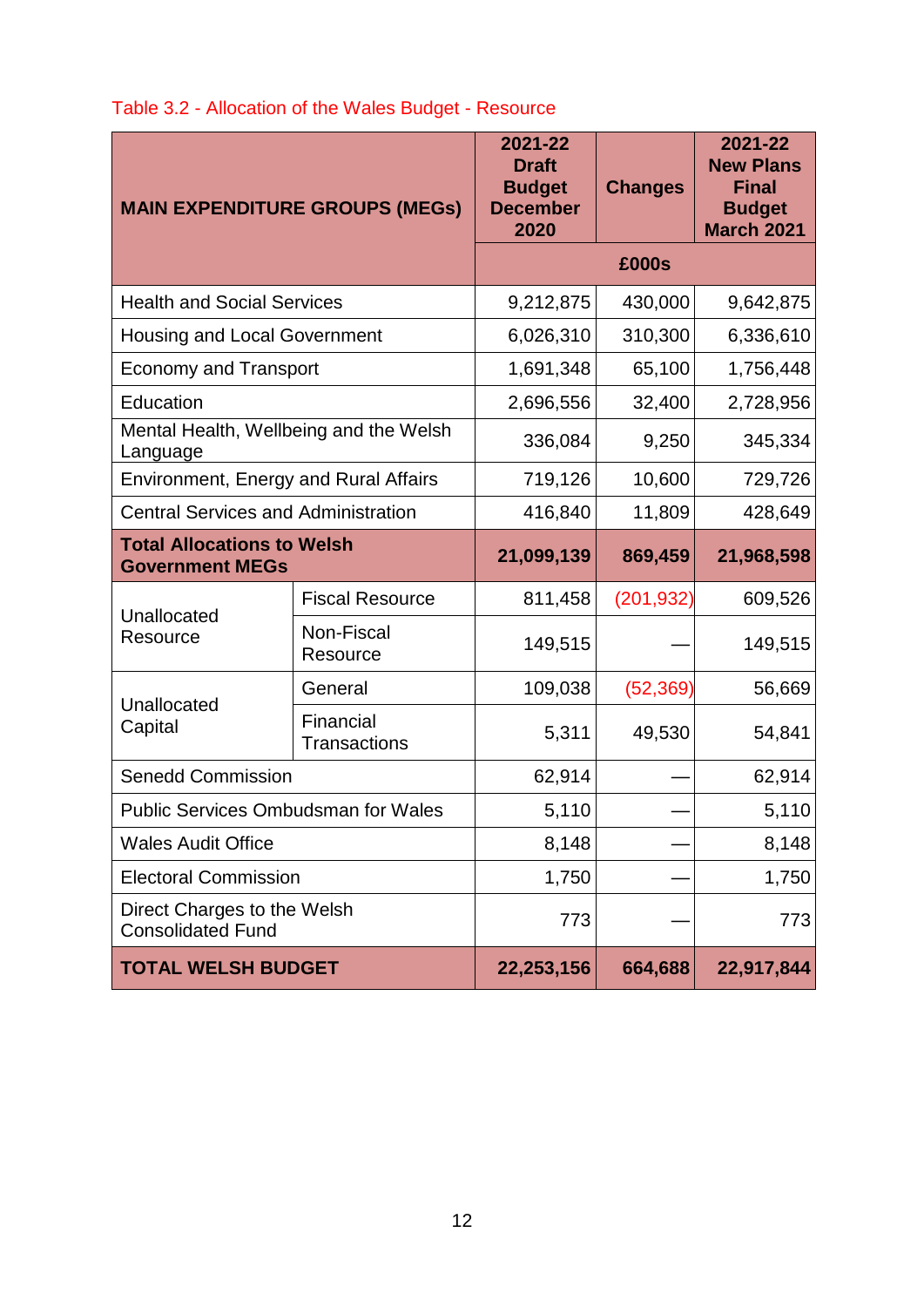# Table 3.3 - Summary of the Welsh Government MEG total allocations 2021-22

|                                                                          |               | <b>TOTAL MEG ALLOCATIONS</b> |                                 |                              |                                         |                                |                 |                          |                  |                                       |
|--------------------------------------------------------------------------|---------------|------------------------------|---------------------------------|------------------------------|-----------------------------------------|--------------------------------|-----------------|--------------------------|------------------|---------------------------------------|
|                                                                          |               |                              |                                 |                              | £000s                                   |                                |                 |                          |                  |                                       |
|                                                                          |               | <b>Resource</b>              |                                 | <b>AME</b><br><b>Capital</b> |                                         |                                |                 |                          |                  |                                       |
| <b>MAIN</b><br><b>EXPENDITURE</b><br><b>GROUPS (MEGs)</b>                | <b>Fiscal</b> | Non-Fiscal                   | <b>Resource</b><br><b>Total</b> | <b>General</b>               | <b>Financial</b><br><b>Transactions</b> | <b>Capital</b><br><b>Total</b> | <b>Resource</b> | <b>Capital</b>           | <b>AME Total</b> | <b>TOTAL MEG</b><br><b>ALLOCATION</b> |
| <b>Health and Social</b><br><b>Services</b>                              | 8,925,807     | 186,137                      | 9,111,944                       | 382,528                      |                                         | 382,528                        | 148,403         |                          | 148,403          | 9,642,875                             |
| Housing and<br><b>Local Government</b>                                   | 4,411,441     | 381                          | 4,411,822                       | 728,465                      | 65,806                                  | 794,271                        | 1,130,517       | $\overline{\phantom{0}}$ | 1,130,517        | 6,336,610                             |
| Economy and<br>Transport                                                 | 615,568       | 192,436                      | 808,004                         | 807,163                      | 13,766                                  | 820,929                        | 127,515         | —                        | 127,515          | 1,756,448                             |
| Education                                                                | 1,515,870     | 111,052                      | 1,626,922                       | 279,491                      | 1,968                                   | 281,459                        | (148, 386)      | 968,961                  | 820,575          | 2,728,956                             |
| Mental Health,<br>Wellbeing and the<br><b>Welsh Language</b>             | 268,345       | 10,278                       | 278,623                         | 50,938                       | (227)                                   | 50,711                         | 16,000          |                          | 16,000           | 345,334                               |
| Environment,<br><b>Energy and Rural</b><br><b>Affairs</b>                | 510,159       | 21,675                       | 531,834                         | 197,892                      |                                         | 197,892                        |                 |                          |                  | 729,726                               |
| <b>Central Services</b><br>land<br>Administration                        | 369,004       | 16,000                       | 385,004                         | 38,665                       | 1,980                                   | 40,645                         | 3,000           |                          | 3,000            | 428,649                               |
| <b>Total Allocations</b><br>to Welsh<br><b>Government</b><br><b>MEGs</b> | 16,616,194    | 537,959                      | 17, 154, 153                    | 2,485,142                    | 83,293                                  | 2,568,435                      | 1,277,049       | 968,961                  | 2,246,010        | 21,968,598                            |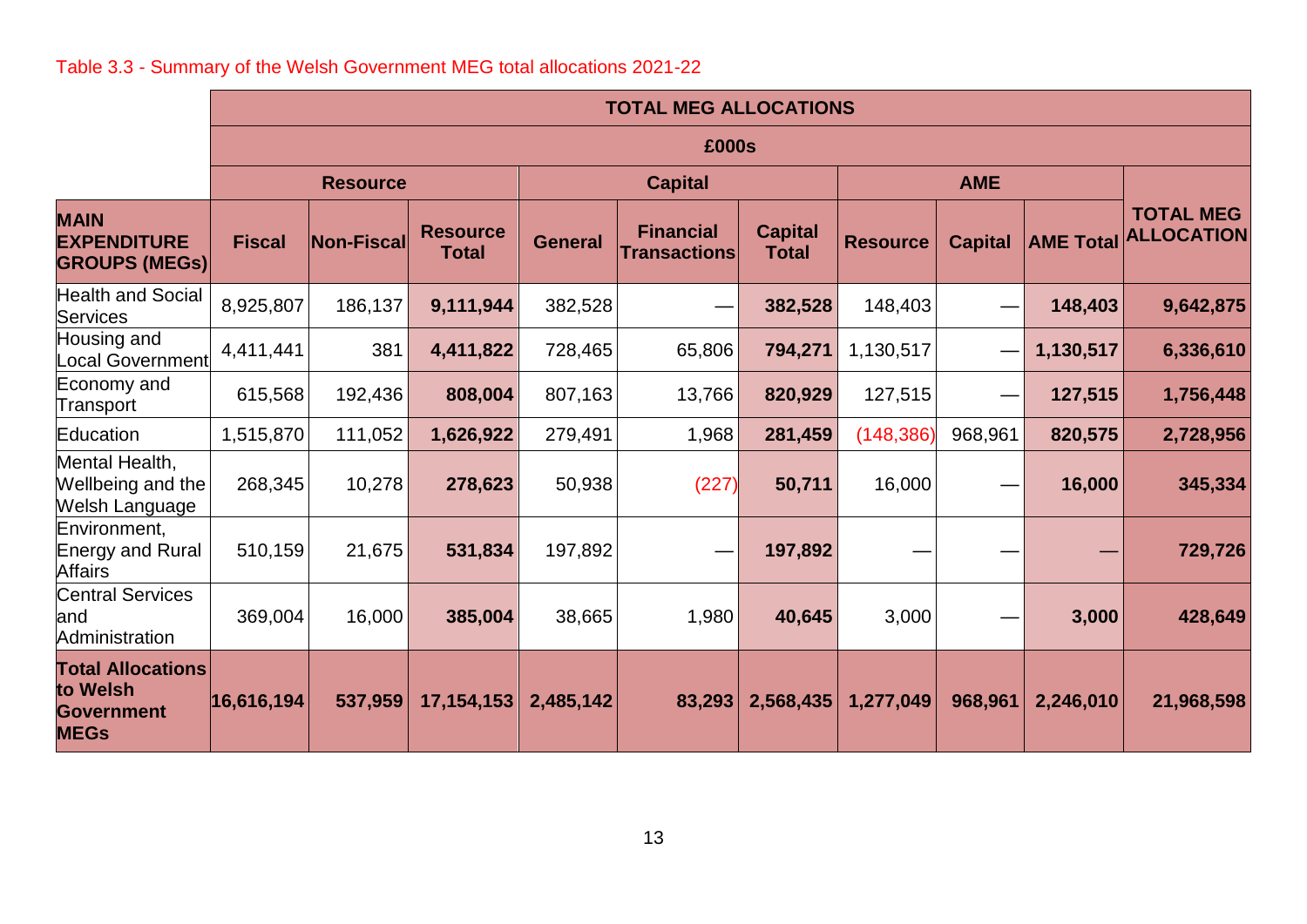| <b>FISCAL ALLOCATIONS</b>                                          |                                                                     |                |                                                                                   |  |  |
|--------------------------------------------------------------------|---------------------------------------------------------------------|----------------|-----------------------------------------------------------------------------------|--|--|
| <b>MAIN EXPENDITURE GROUPS (MEGs)</b>                              | 2021-22<br><b>Draft</b><br><b>Budget</b><br><b>December</b><br>2020 | <b>Changes</b> | 2021-22<br><b>New Plans</b><br><b>Final</b><br><b>Budget</b><br><b>March 2021</b> |  |  |
|                                                                    | £000s                                                               |                |                                                                                   |  |  |
| <b>Health and Social Services</b>                                  | 8,495,807                                                           | 430,000        | 8,925,807                                                                         |  |  |
| <b>Housing and Local Government</b>                                | 4,189,141                                                           | 222,300        | 4,411,441                                                                         |  |  |
| <b>Economy and Transport</b>                                       | 580,468                                                             | 35,100         | 615,568                                                                           |  |  |
| Education                                                          | 1,513,470                                                           | 2,400          | 1,515,870                                                                         |  |  |
| Mental Health, Wellbeing and the Welsh<br>Language                 | 264,095                                                             | 4,250          | 268,345                                                                           |  |  |
| <b>Environment, Energy and Rural Affairs</b>                       | 507,559                                                             | 2,600          | 510,159                                                                           |  |  |
| <b>Central Services and Administration</b>                         | 361,695                                                             | 7,309          | 369,004                                                                           |  |  |
| <b>Total Fiscal Allocations to Welsh</b><br><b>Government MEGs</b> | 15,912,235                                                          | 703,959        | 16,616,194                                                                        |  |  |

Table 3.4 - Changes to the Welsh Government Fiscal Resource DEL

Table 3.5 - Changes to the Welsh Government Non-Fiscal Resource DEL

| <b>NON-FISCAL ALLOCATIONS</b>                                          |                                                                     |                |                                                                                   |  |  |
|------------------------------------------------------------------------|---------------------------------------------------------------------|----------------|-----------------------------------------------------------------------------------|--|--|
| <b>MAIN EXPENDITURE GROUPS (MEGs)</b>                                  | 2021-22<br><b>Draft</b><br><b>Budget</b><br><b>December</b><br>2020 | <b>Changes</b> | 2021-22<br><b>New Plans</b><br><b>Final</b><br><b>Budget</b><br><b>March 2021</b> |  |  |
|                                                                        |                                                                     | £000s          |                                                                                   |  |  |
| <b>Health and Social Services</b>                                      | 186,137                                                             |                | 186,137                                                                           |  |  |
| Housing and Local Government                                           | 381                                                                 |                | 381                                                                               |  |  |
| <b>Economy and Transport</b>                                           | 192,436                                                             |                | 192,436                                                                           |  |  |
| Education                                                              | 111,052                                                             |                | 111,052                                                                           |  |  |
| Mental Health, Wellbeing and the Welsh<br>Language                     | 10,278                                                              |                | 10,278                                                                            |  |  |
| <b>Environment, Energy and Rural Affairs</b>                           | 21,675                                                              |                | 21,675                                                                            |  |  |
| <b>Central Services and Administration</b>                             | 16,000                                                              |                | 16,000                                                                            |  |  |
| <b>Total Non-Fiscal Allocations to Welsh</b><br><b>Government MEGs</b> | 537,959                                                             |                | 537,959                                                                           |  |  |
| <b>Total Resource Allocations to Welsh</b><br><b>Government MEGs</b>   | 16,450,194                                                          | 703,959        | 17,154,153                                                                        |  |  |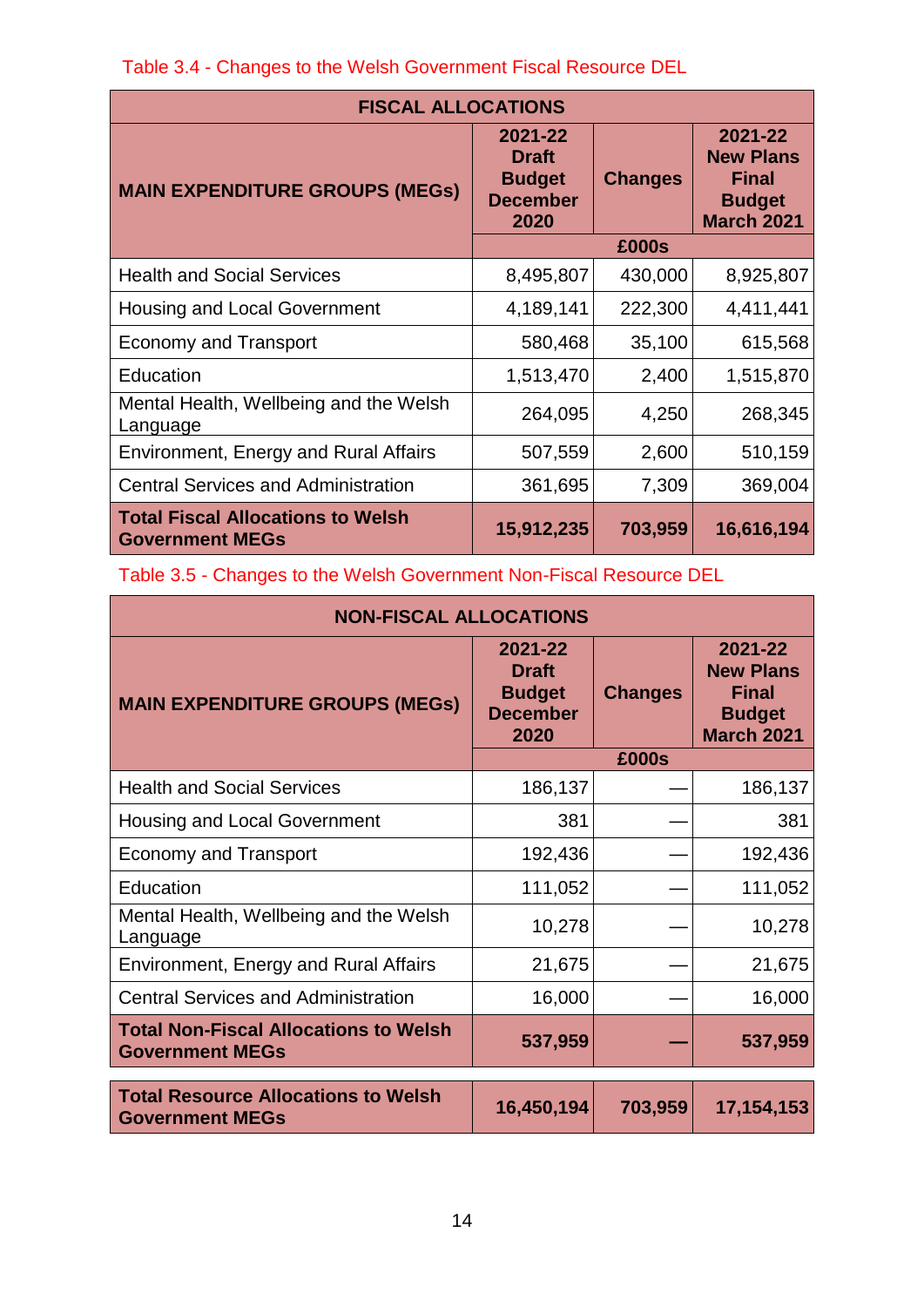| <b>GENERAL CAPITAL ALLOCATIONS</b>                                          |                                                                     |                |                                                                                   |  |  |
|-----------------------------------------------------------------------------|---------------------------------------------------------------------|----------------|-----------------------------------------------------------------------------------|--|--|
| <b>MAIN EXPENDITURE GROUPS (MEGs)</b>                                       | 2021-22<br><b>Draft</b><br><b>Budget</b><br><b>December</b><br>2020 | <b>Changes</b> | 2021-22<br><b>New Plans</b><br><b>Final</b><br><b>Budget</b><br><b>March 2021</b> |  |  |
|                                                                             |                                                                     | £000s          |                                                                                   |  |  |
| <b>Health and Social Services</b>                                           | 382,528                                                             |                | 382,528                                                                           |  |  |
| <b>Housing and Local Government</b>                                         | 615,465                                                             | 113,000        | 728,465                                                                           |  |  |
| <b>Economy and Transport</b>                                                | 777,163                                                             | 30,000         | 807,163                                                                           |  |  |
| Education                                                                   | 249,491                                                             | 30,000         | 279,491                                                                           |  |  |
| Mental Health, Wellbeing and the Welsh<br>Language                          | 45,938                                                              | 5,000          | 50,938                                                                            |  |  |
| Environment, Energy and Rural Affairs                                       | 189,892                                                             | 8,000          | 197,892                                                                           |  |  |
| <b>Central Services and Administration</b>                                  | 35,165                                                              | 3,500          | 38,665                                                                            |  |  |
| <b>Total General Capital Allocations to</b><br><b>Welsh Government MEGs</b> | 2,295,642                                                           | 189,500        | 2,485,142                                                                         |  |  |

 Table 3.6 - Changes to the Welsh Government Capital DEL - General Capital (excluding Financial Transactions)

Table 3.7 - Changes to the Welsh Government Capital DEL- Financial Transactions

| <b>FINANCIAL TRANSACTION CAPITAL ALLOCATIONS</b>                                          |                                                                     |                |                                                                                   |  |  |
|-------------------------------------------------------------------------------------------|---------------------------------------------------------------------|----------------|-----------------------------------------------------------------------------------|--|--|
| <b>MAIN EXPENDITURE GROUPS (MEGs)</b>                                                     | 2021-22<br><b>Draft</b><br><b>Budget</b><br><b>December</b><br>2020 | <b>Changes</b> | 2021-22<br><b>New Plans</b><br><b>Final</b><br><b>Budget</b><br><b>March 2021</b> |  |  |
|                                                                                           |                                                                     | £000s          |                                                                                   |  |  |
| <b>Health and Social Services</b>                                                         |                                                                     |                |                                                                                   |  |  |
| <b>Housing and Local Government</b>                                                       | 90,806                                                              | 35,000         | 125,806                                                                           |  |  |
| <b>Economy and Transport</b>                                                              | 13,766                                                              |                | 13,766                                                                            |  |  |
| Education                                                                                 | 1,968                                                               |                | 1,968                                                                             |  |  |
| Mental Health, Wellbeing and the Welsh<br>Language                                        | (227)                                                               |                | (227)                                                                             |  |  |
| <b>Environment, Energy and Rural Affairs</b>                                              |                                                                     |                |                                                                                   |  |  |
| <b>Central Services and Administration</b>                                                | 980                                                                 | 1,000          | 1,980                                                                             |  |  |
| <b>Total Financial Transaction Capital</b><br><b>Allocations to Welsh Government MEGs</b> | 107,293                                                             | 36,000         | 143,293                                                                           |  |  |
| Help to Buy Repayments <sup>1</sup>                                                       |                                                                     | (60,000)       | (60,000)                                                                          |  |  |
| <b>Net Financial Transaction Capital</b><br><b>Allocations to Welsh Government MEGs</b>   | 107,293                                                             | (24,000)       | 83,293                                                                            |  |  |
| <b>Total Capital Allocations to Welsh</b><br><b>Government MEGs</b>                       | 2,402,935                                                           | 165,500        | 2,568,435                                                                         |  |  |

**<sup>.</sup>** <sup>1</sup> The £60m income adjustment reflects the return of repayments from the Help to Buy scheme.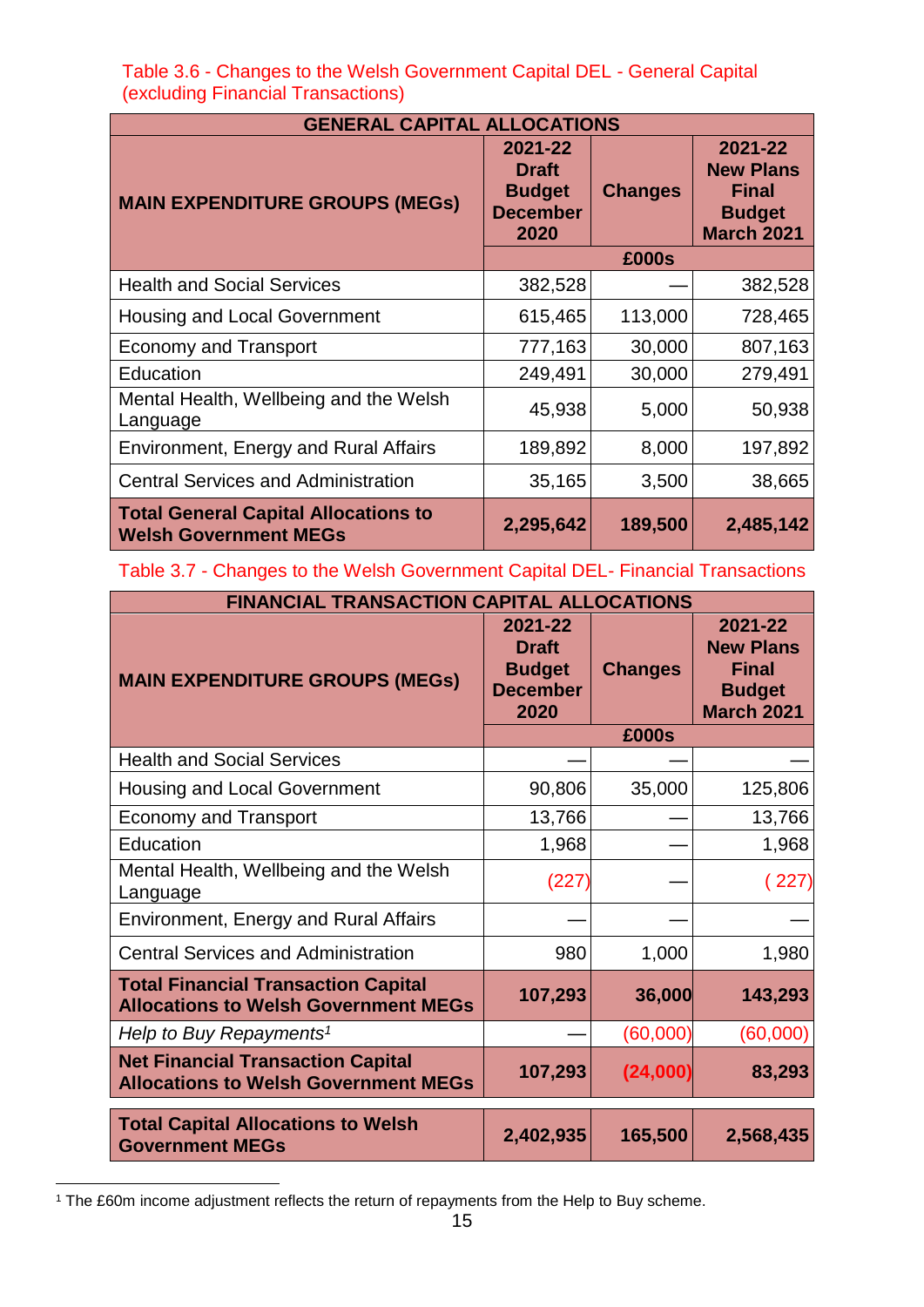| <b>RESOURCE ALLOCATIONS</b>                                              |                                                                     |                |                                                                                   |  |  |
|--------------------------------------------------------------------------|---------------------------------------------------------------------|----------------|-----------------------------------------------------------------------------------|--|--|
| <b>MAIN EXPENDITURE GROUPS (MEGs)</b>                                    | 2021-22<br><b>Draft</b><br><b>Budget</b><br><b>December</b><br>2020 | <b>Changes</b> | 2021-22<br><b>New Plans</b><br><b>Final</b><br><b>Budget</b><br><b>March 2021</b> |  |  |
|                                                                          | £000s                                                               |                |                                                                                   |  |  |
| <b>Health and Social Services</b>                                        | 148,403                                                             |                | 148,403                                                                           |  |  |
| <b>Housing and Local Government</b>                                      | 1,130,517                                                           |                | 1,130,517                                                                         |  |  |
| <b>Economy and Transport</b>                                             | 127,515                                                             |                | 127,515                                                                           |  |  |
| Education                                                                | (148, 386)                                                          |                | (148, 386)                                                                        |  |  |
| Mental Health, Wellbeing and the Welsh<br>Language                       | 16,000                                                              |                | 16,000                                                                            |  |  |
| Environment, Energy and Rural Affairs                                    |                                                                     |                |                                                                                   |  |  |
| <b>Central Services and Administration</b>                               | 3,000                                                               |                | 3,000                                                                             |  |  |
| <b>Total Resource AME Allocations to</b><br><b>Welsh Government MEGs</b> | 1,277,049                                                           |                | 1,277,049                                                                         |  |  |

# Table 3.9 - Welsh Government AME Budget - Capital allocations

| <b>CAPITAL ALLOCATIONS</b>                                              |                                                                     |                |                                                                                   |  |
|-------------------------------------------------------------------------|---------------------------------------------------------------------|----------------|-----------------------------------------------------------------------------------|--|
| <b>MAIN EXPENDITURE GROUPS (MEGs)</b>                                   | 2021-22<br><b>Draft</b><br><b>Budget</b><br><b>December</b><br>2020 | <b>Changes</b> | 2021-22<br><b>New Plans</b><br><b>Final</b><br><b>Budget</b><br><b>March 2021</b> |  |
|                                                                         |                                                                     | £000s          |                                                                                   |  |
| <b>Health and Social Services</b>                                       |                                                                     |                |                                                                                   |  |
| <b>Housing and Local Government</b>                                     |                                                                     |                |                                                                                   |  |
| <b>Economy and Transport</b>                                            |                                                                     |                |                                                                                   |  |
| Education                                                               | 968,961                                                             |                | 968,961                                                                           |  |
| Mental Health, Wellbeing and the Welsh<br>Language                      |                                                                     |                |                                                                                   |  |
| <b>Environment, Energy and Rural Affairs</b>                            |                                                                     |                |                                                                                   |  |
| <b>Central Services and Administration</b>                              |                                                                     |                |                                                                                   |  |
| <b>Total Capital AME Allocations to</b><br><b>Welsh Government MEGs</b> | 968,961                                                             |                | 968,961                                                                           |  |
| <b>Total AME Allocations to Welsh</b><br><b>Government MEGs</b>         | 2,246,010                                                           |                | 2,246,010                                                                         |  |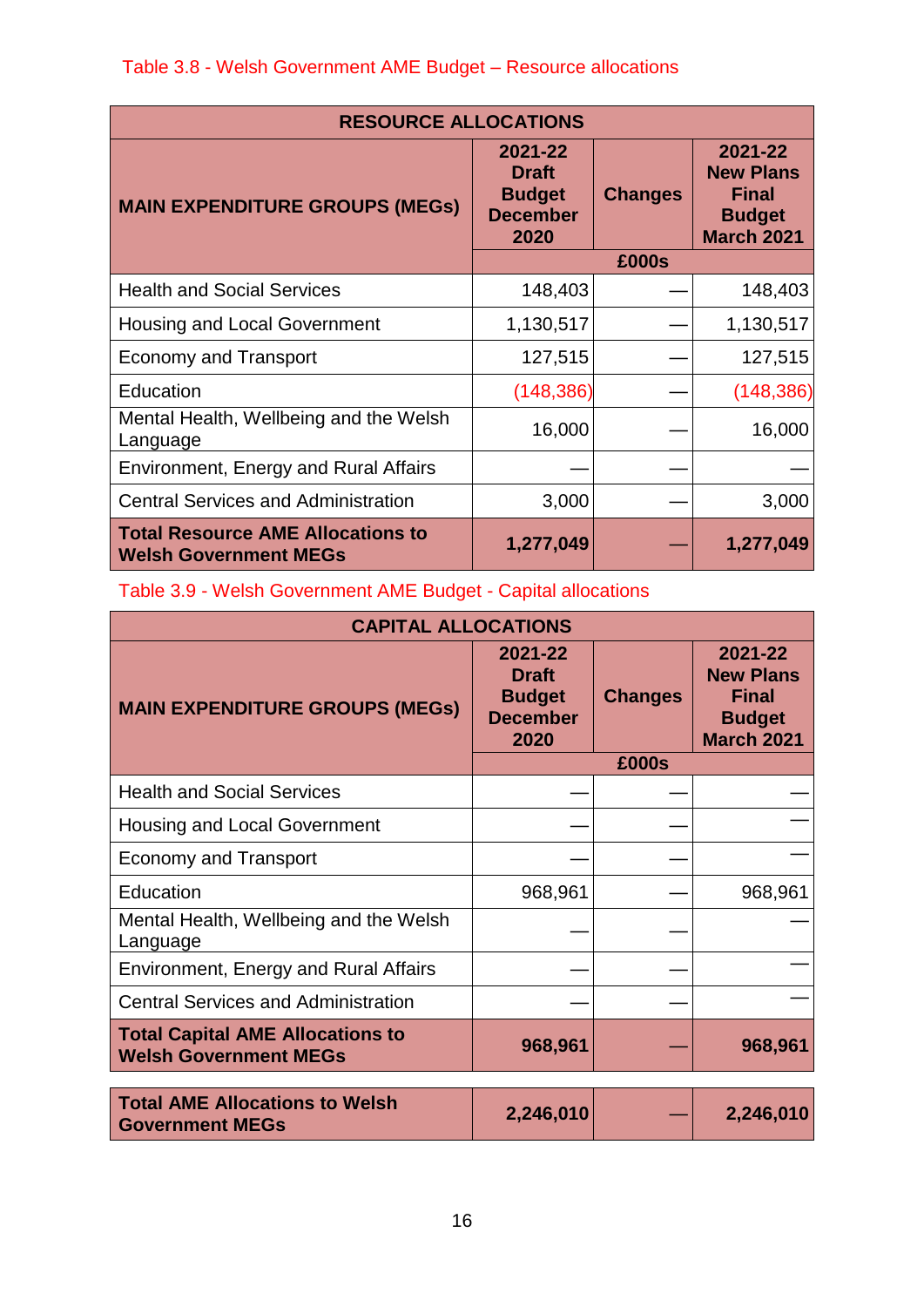# <span id="page-18-0"></span>**Chapter 4: Main Expenditure Group spending plans**

| <b>TOTAL - Year on Year Percentage Change</b>               |                                                                    |                                                                  |                         |  |  |  |
|-------------------------------------------------------------|--------------------------------------------------------------------|------------------------------------------------------------------|-------------------------|--|--|--|
| <b>MAIN EXPENDITURE GROUPS</b><br>(MEGs)                    | 2020-21<br><b>Final Budget</b><br><b>Restated</b><br>December 2020 | 2021-22<br><b>Final</b><br><b>Budget</b><br><b>March</b><br>2021 | $\frac{0}{0}$<br>change |  |  |  |
|                                                             | £000s                                                              |                                                                  |                         |  |  |  |
| <b>Health and Social Services</b>                           | 8,843,610                                                          | 9,642,875                                                        | 9.04%                   |  |  |  |
| <b>Housing and Local Government</b>                         | 5,791,221                                                          | 6,336,610                                                        | 9.42%                   |  |  |  |
| <b>Economy and Transport</b>                                | 1,557,148                                                          | 1,756,448                                                        | 12.80%                  |  |  |  |
| Education                                                   | 2,524,521                                                          | 2,728,956                                                        | 8.10%                   |  |  |  |
| Mental Health, Wellbeing and the Welsh<br>Language          | 320,527                                                            | 345,334                                                          | 7.74%                   |  |  |  |
| Environment, Energy and Rural Affairs <sup>2</sup>          | 668,220                                                            | 729,726                                                          | 9.20%                   |  |  |  |
| <b>Central Services and Administration</b>                  | 397,422                                                            | 428,649                                                          | 7.86%                   |  |  |  |
| <b>Total Allocations to Welsh</b><br><b>Government MEGs</b> | 20,102,669                                                         | 21,968,598                                                       |                         |  |  |  |

Table 4.1 - Year on year percentage change, Total (including COVID-19) allocations

Table 4.2 - Year on year percentage change, Total (excluding COVID-19) allocations

| <b>TOTAL - Year on Year Percentage Change</b>               |                                                                           |                                                                  |                         |  |
|-------------------------------------------------------------|---------------------------------------------------------------------------|------------------------------------------------------------------|-------------------------|--|
| <b>MAIN EXPENDITURE GROUPS</b><br>(MEGs)                    | <b>2020-21 Final</b><br><b>Budget</b><br><b>Restated</b><br>December 2020 | 2021-22<br><b>Final</b><br><b>Budget</b><br><b>March</b><br>2021 | $\frac{9}{6}$<br>change |  |
|                                                             | £000s                                                                     |                                                                  |                         |  |
| <b>Health and Social Services</b>                           | 8,843,610                                                                 | 9,202,875                                                        | 4.06%                   |  |
| Housing and Local Government                                | 5,791,221                                                                 | 6,092,240                                                        | 5.20%                   |  |
| <b>Economy and Transport</b>                                | 1,557,148                                                                 | 1,696,748                                                        | 8.97%                   |  |
| Education                                                   | 2,524,521                                                                 | 2,716,927                                                        | 7.62%                   |  |
| Mental Health, Wellbeing and the Welsh<br>Language          | 320,527                                                                   | 345,334                                                          | 7.74%                   |  |
| Environment, Energy and Rural Affairs <sup>2</sup>          | 668,220                                                                   | 729,726                                                          | 9.20%                   |  |
| <b>Central Services and Administration</b>                  | 397,422                                                                   | 425,649                                                          | 7.10%                   |  |
| <b>Total Allocations to Welsh</b><br><b>Government MEGs</b> | 20,102,669                                                                | 21,209,499                                                       |                         |  |

<sup>1</sup>  $2$  For the purposes of showing a like-for-like year on year comparison, £243m in respect of direct payments funding for farm subsidies has been included in the restated 2020-21 Final Budget figure, reflecting adjustments made in-year.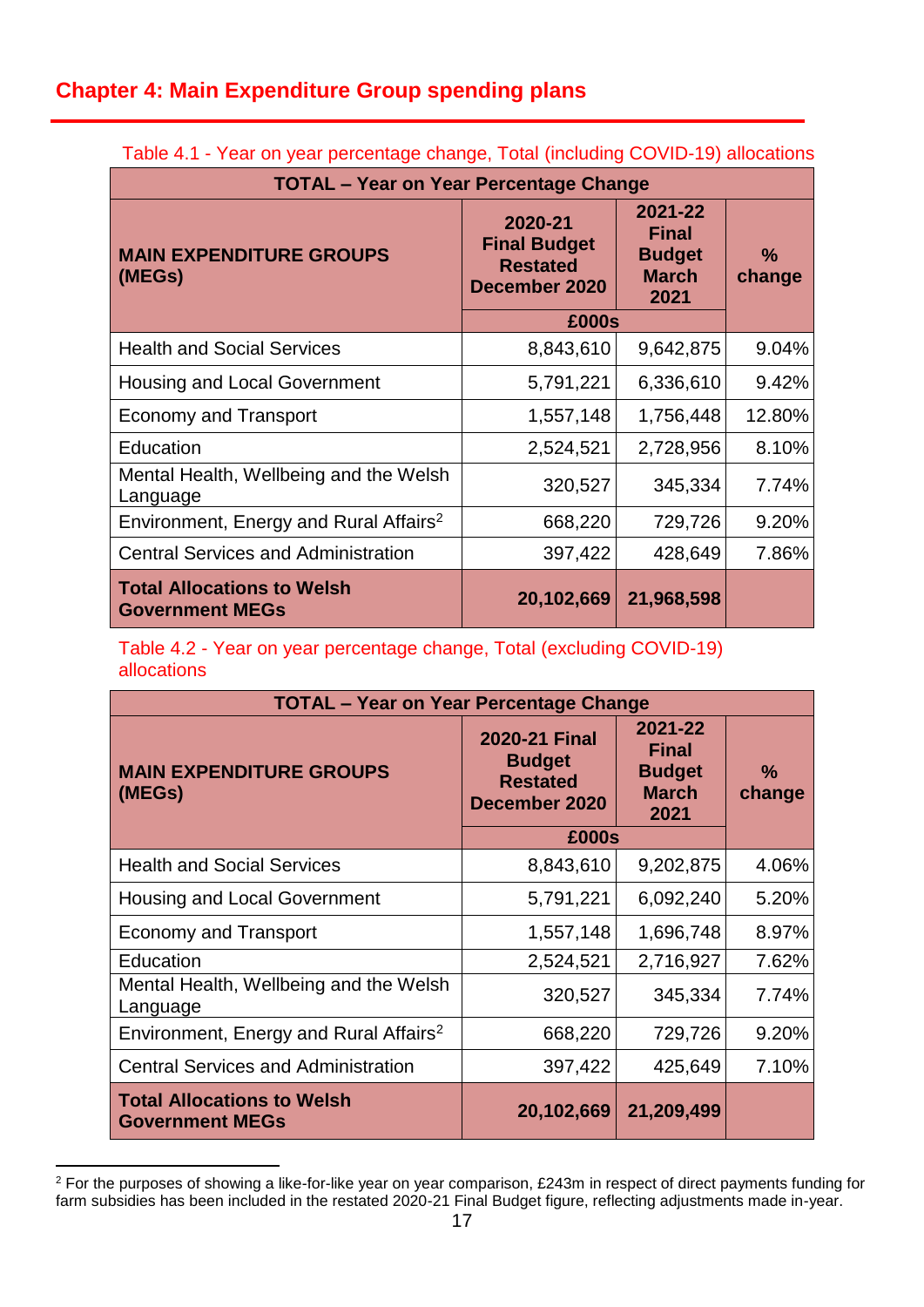| <b>FISCAL RESOURCE – Year on Year Percentage Change</b>                     |                                                                                                                                     |            |                         |  |
|-----------------------------------------------------------------------------|-------------------------------------------------------------------------------------------------------------------------------------|------------|-------------------------|--|
| <b>MAIN EXPENDITURE GROUPS</b><br>(MEGs)                                    | 2020-21<br><b>Final Budget</b><br>2021-22<br><b>Final Budget</b><br><b>Restated</b><br><b>March 2021</b><br><b>December</b><br>2020 |            | $\frac{9}{6}$<br>change |  |
|                                                                             | £000s                                                                                                                               |            |                         |  |
| <b>Health and Social Services</b>                                           | 8,066,527                                                                                                                           | 8,925,807  | 10.65%                  |  |
| <b>Housing and Local Government</b>                                         | 3,921,536                                                                                                                           | 4,411,441  | 12.49%                  |  |
| <b>Economy and Transport</b>                                                | 544,497                                                                                                                             | 615,568    | 13.05%                  |  |
| Education                                                                   | 1,460,021                                                                                                                           | 1,515,870  | 3.83%                   |  |
| Mental Health, Wellbeing and the Welsh<br>Language                          | 254,847                                                                                                                             | 268,345    | 5.30%                   |  |
| Environment, Energy and Rural Affairs <sup>3</sup>                          | 486,753                                                                                                                             | 510,159    | 4.81%                   |  |
| <b>Central Services and Administration</b>                                  | 347,677                                                                                                                             | 369,004    | 6.13%                   |  |
| <b>Total Fiscal Resource Allocations to</b><br><b>Welsh Government MEGs</b> | 15,081,858                                                                                                                          | 16,616,194 |                         |  |

Table 4.3 - Year on year percentage change, Fiscal Resource DEL- including COVID-19

Table 4.4 - Year on year percentage change, Fiscal Resource DEL- excluding COVID-19

| <b>FISCAL RESOURCE – Year on Year Percentage Change</b>                     |                                                                                                                                     |            |                         |  |
|-----------------------------------------------------------------------------|-------------------------------------------------------------------------------------------------------------------------------------|------------|-------------------------|--|
| <b>MAIN EXPENDITURE GROUPS</b><br>(MEGs)                                    | 2020-21<br><b>Final Budget</b><br>2021-22<br><b>Final Budget</b><br><b>Restated</b><br><b>March 2021</b><br><b>December</b><br>2020 |            | $\frac{9}{6}$<br>change |  |
|                                                                             | £000s                                                                                                                               |            |                         |  |
| <b>Health and Social Services</b>                                           | 8,066,527                                                                                                                           | 8,485,807  | 5.20%                   |  |
| Housing and Local Government                                                | 3,921,536                                                                                                                           | 4,167,071  | 6.26%                   |  |
| <b>Economy and Transport</b>                                                | 544,497                                                                                                                             | 555,868    | 2.09%                   |  |
| Education                                                                   | 1,460,021                                                                                                                           | 1,503,841  | 3.00%                   |  |
| Mental Health, Wellbeing and the Welsh<br>Language                          | 254,847                                                                                                                             | 268,345    | 5.30%                   |  |
| Environment, Energy and Rural Affairs <sup>3</sup>                          | 486,753                                                                                                                             | 510,159    | 4.81%                   |  |
| <b>Central Services and Administration</b>                                  | 347,677                                                                                                                             | 366,004    | 5.27%                   |  |
| <b>Total Fiscal Resource Allocations to</b><br><b>Welsh Government MEGs</b> | 15,081,858                                                                                                                          | 15,857,095 |                         |  |

<sup>1</sup>  $3$  For the purposes of showing a like-for-like year on year comparison, £243m in respect of direct payments funding for farm subsidies has been included in the restated 2020-21 Final Budget figure, reflecting adjustments made in-year.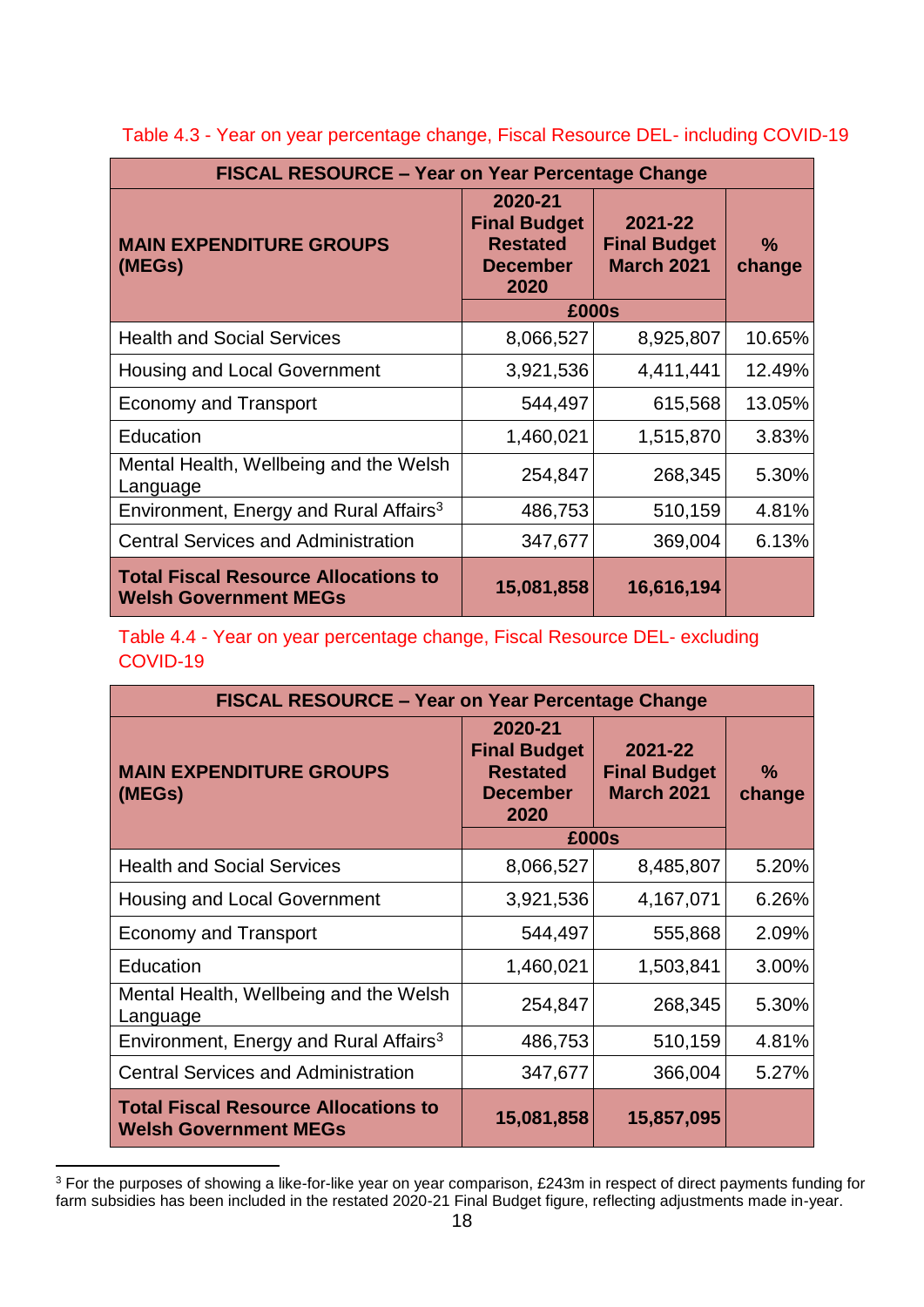| Table 4.5 - Year on year percentage change, non-fiscal Resource |  |  |  |  |  |
|-----------------------------------------------------------------|--|--|--|--|--|
|-----------------------------------------------------------------|--|--|--|--|--|

| <b>NON-FISCAL RESOURCE - Year on Year Percentage Change</b>                               |                                                                                                                                            |         |                |  |
|-------------------------------------------------------------------------------------------|--------------------------------------------------------------------------------------------------------------------------------------------|---------|----------------|--|
| <b>MAIN EXPENDITURE GROUPS</b><br>(MEGs)                                                  | <b>2020-21 Final</b><br>2021-22<br><b>Final</b><br><b>Budget</b><br><b>Restated</b><br><b>Budget</b><br><b>March 2021</b><br>December 2020 |         | $\%$<br>change |  |
|                                                                                           | £000s                                                                                                                                      |         |                |  |
| <b>Health and Social Services</b>                                                         | 190,000                                                                                                                                    | 186,137 | (2.03%)        |  |
| Housing and Local Government                                                              | 240                                                                                                                                        | 381     | 58.75%         |  |
| <b>Economy and Transport</b>                                                              | 192,400                                                                                                                                    | 192,436 | 0.02%          |  |
| Education                                                                                 | 107,154                                                                                                                                    | 111,052 | 3.64%          |  |
| Mental Health, Wellbeing and the<br>Welsh Language                                        | 8,882                                                                                                                                      | 10,278  | 15.72%         |  |
| Environment, Energy and Rural Affairs                                                     | 21,675                                                                                                                                     | 21,675  | 0.00%          |  |
| <b>Central Services and Administration</b>                                                | 16,000                                                                                                                                     | 16,000  | $0.00\%$       |  |
| <b>Total Non-Fiscal Resource</b><br><b>Allocations to Welsh Government</b><br><b>MEGs</b> | 536,351                                                                                                                                    | 537,959 |                |  |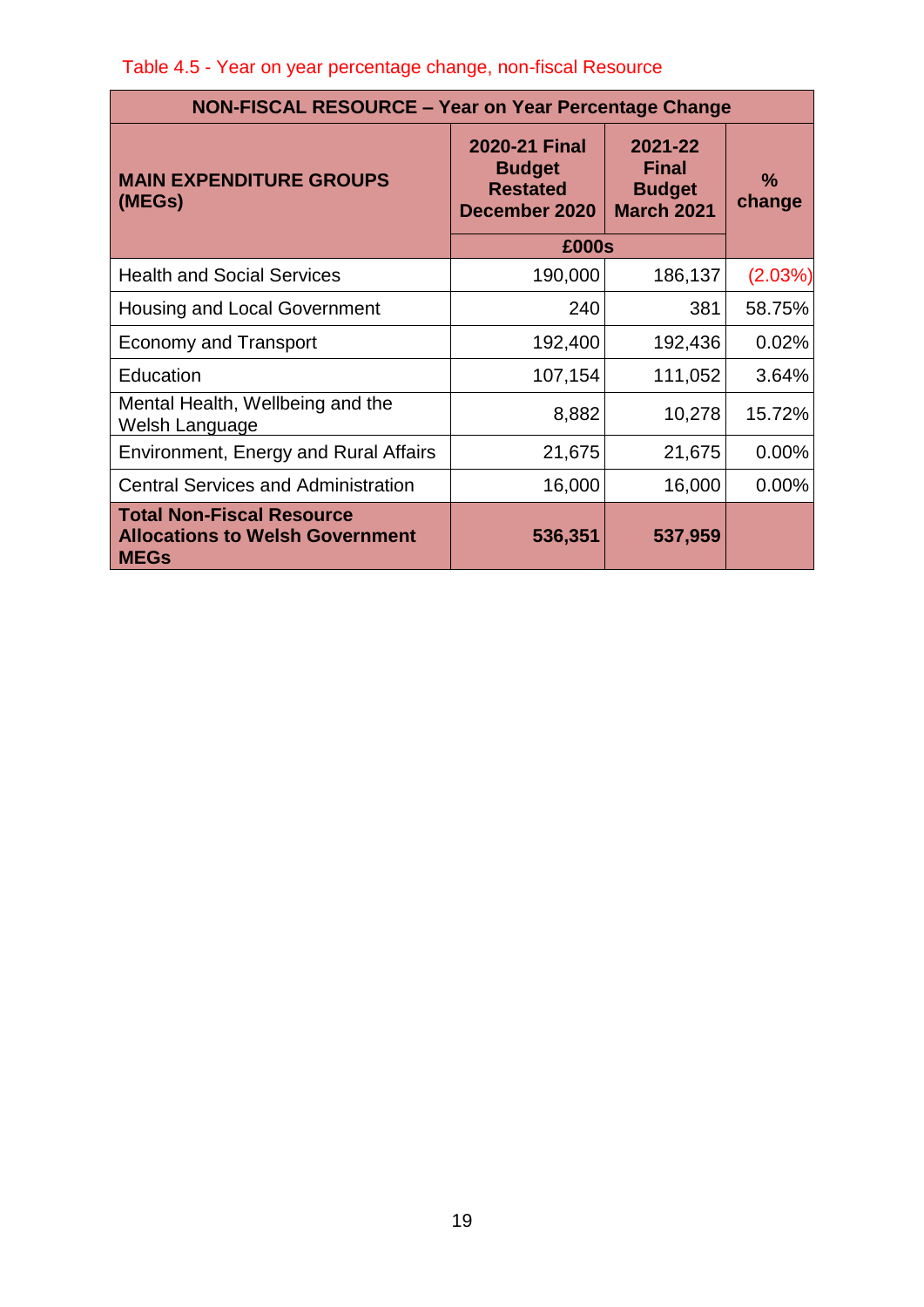Table 4.6 - Year on year percentage change, General Capital

| <b>GENERAL CAPITAL - Year on Year Percentage Change</b>                     |                                                                           |                                                               |                         |  |
|-----------------------------------------------------------------------------|---------------------------------------------------------------------------|---------------------------------------------------------------|-------------------------|--|
| <b>MAIN EXPENDITURE GROUPS</b><br>(MEGs)                                    | <b>2020-21 Final</b><br><b>Budget</b><br><b>Restated</b><br>December 2020 | 2021-22<br><b>Final</b><br><b>Budget</b><br><b>March 2021</b> | $\frac{0}{0}$<br>change |  |
|                                                                             | £000s                                                                     |                                                               |                         |  |
| <b>Health and Social Services</b>                                           | 369,416                                                                   | 382,528                                                       | 3.55%                   |  |
| <b>Housing and Local Government</b>                                         | 558,685                                                                   | 728,465                                                       | 30.39%                  |  |
| <b>Economy and Transport</b>                                                | 705,466                                                                   | 807,163                                                       | 14.42%                  |  |
| Education                                                                   | 217,711                                                                   | 279,491                                                       | 28.38%                  |  |
| Mental Health, Wellbeing and the<br>Welsh Language                          | 38,039                                                                    | 50,938                                                        | 33.91%                  |  |
| <b>Environment, Energy and Rural Affairs</b>                                | 155,392                                                                   | 197,892                                                       | 27.35%                  |  |
| <b>Central Services and Administration</b>                                  | 29,746                                                                    | 38,665                                                        | 29.98%                  |  |
| <b>Total General Capital Allocations to</b><br><b>Welsh Government MEGs</b> | 2,074,455                                                                 | 2,485,142                                                     |                         |  |

Table 4.7 - Year on year percentage change, Financial Transactions Capital

| <b>FINANCIAL TRANSACTIONS CAPITAL - Year on Year Percentage Change</b>                               |                                                                           |                                                        |                         |  |
|------------------------------------------------------------------------------------------------------|---------------------------------------------------------------------------|--------------------------------------------------------|-------------------------|--|
| <b>MAIN EXPENDITURE GROUPS</b><br>(MEGs)                                                             | <b>2020-21 Final</b><br><b>Budget</b><br><b>Restated</b><br>December 2020 | 2021-22<br>Final<br><b>Budget</b><br><b>March 2021</b> | $\frac{9}{6}$<br>change |  |
|                                                                                                      | £000s                                                                     |                                                        |                         |  |
| <b>Health and Social Services</b>                                                                    |                                                                           |                                                        |                         |  |
| <b>Housing and Local Government</b>                                                                  | 150,505                                                                   | 125,806                                                | $(16.41\%)$             |  |
| Help to Buy Repayments <sup>4</sup>                                                                  |                                                                           | (60,000)                                               |                         |  |
| <b>Economy and Transport</b>                                                                         | 85,260                                                                    | 13,766                                                 | (83.85%)                |  |
| Education                                                                                            | (195)                                                                     |                                                        | 1,968 1109.23%          |  |
| Mental Health, Wellbeing and the<br>Welsh Language                                                   | 15,746                                                                    |                                                        | $(227)(101.44\%)$       |  |
| <b>Environment, Energy and Rural Affairs</b>                                                         | 2,000                                                                     |                                                        | $(100.00\%)$            |  |
| <b>Central Services and Administration</b>                                                           | 1,000                                                                     | 1,980                                                  | 98.00%                  |  |
| <b>Total Financial Transactions Capital</b><br><b>Allocations to Welsh Government</b><br><b>MEGs</b> | 254,316                                                                   | 83,293                                                 |                         |  |

**<sup>.</sup>** <sup>4</sup> The £60m income adjustment reflects the return of repayments from the Help to Buy scheme.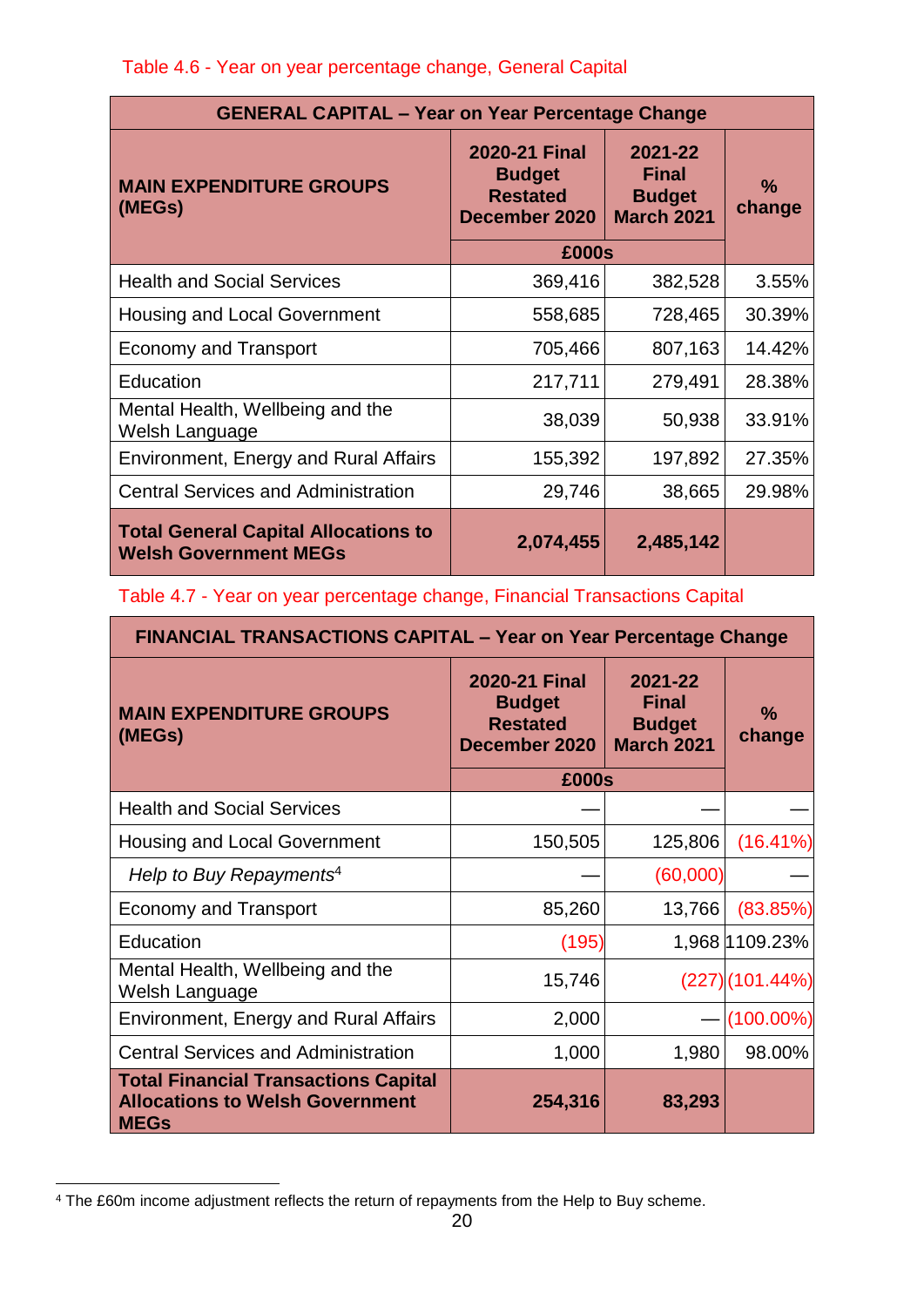# Table 4.8 -Year on year percentage change, Resource AME

| <b>AME RESOURCE - Year on Year Percentage Change</b>                     |                                                                           |                |               |  |
|--------------------------------------------------------------------------|---------------------------------------------------------------------------|----------------|---------------|--|
| <b>MAIN EXPENDITURE GROUPS</b><br>(MEGs)                                 | <b>2020-21 Final</b><br><b>Budget</b><br><b>Restated</b><br>December 2020 | $\%$<br>change |               |  |
|                                                                          | £000s                                                                     |                |               |  |
| <b>Health and Social Services</b>                                        | 217,667                                                                   | 148,403        | (31.82%)      |  |
| <b>Housing and Local Government</b>                                      | 1,160,255                                                                 | 1,130,517      | (2.56%)       |  |
| <b>Economy and Transport</b>                                             | 29,525                                                                    | 127,515        | 331.89%       |  |
| Education                                                                | (123, 801)                                                                | (148, 386)     | (19.86%)      |  |
| Mental Health, Wellbeing and the<br>Welsh Language                       | 3,013                                                                     | 16,000         | 431.03%       |  |
| Environment, Energy and Rural Affairs                                    | 2,400                                                                     |                | $-$ (100.00%) |  |
| <b>Central Services and Administration</b>                               | 2,999                                                                     | 3,000          | 0.03%         |  |
| <b>Total Resource AME Allocations to</b><br><b>Welsh Government MEGs</b> | 1,292,058                                                                 | 1,277,049      |               |  |

Table 4.9 - Year on year percentage change, Capital AME

|                                                                         | <b>AME CAPITAL - Year on Year Percentage Change</b>                       |                                                               |                         |  |  |
|-------------------------------------------------------------------------|---------------------------------------------------------------------------|---------------------------------------------------------------|-------------------------|--|--|
| <b>MAIN EXPENDITURE GROUPS</b><br>(MEGs)                                | <b>2020-21 Final</b><br><b>Budget</b><br><b>Restated</b><br>December 2020 | 2021-22<br><b>Final</b><br><b>Budget</b><br><b>March 2021</b> | $\frac{9}{6}$<br>change |  |  |
|                                                                         | £000s                                                                     |                                                               |                         |  |  |
| <b>Health and Social Services</b>                                       |                                                                           |                                                               |                         |  |  |
| <b>Housing and Local Government</b>                                     |                                                                           |                                                               |                         |  |  |
| <b>Economy and Transport</b>                                            |                                                                           |                                                               |                         |  |  |
| Education                                                               | 863,631                                                                   | 968,961                                                       | 12.20%                  |  |  |
| Mental Health, Wellbeing and the<br>Welsh Language                      |                                                                           |                                                               |                         |  |  |
| <b>Environment, Energy and Rural Affairs</b>                            |                                                                           |                                                               |                         |  |  |
| <b>Central Services and Administration</b>                              |                                                                           |                                                               |                         |  |  |
| <b>Total Capital AME Allocations to</b><br><b>Welsh Government MEGs</b> | 863,631                                                                   | 968,961                                                       |                         |  |  |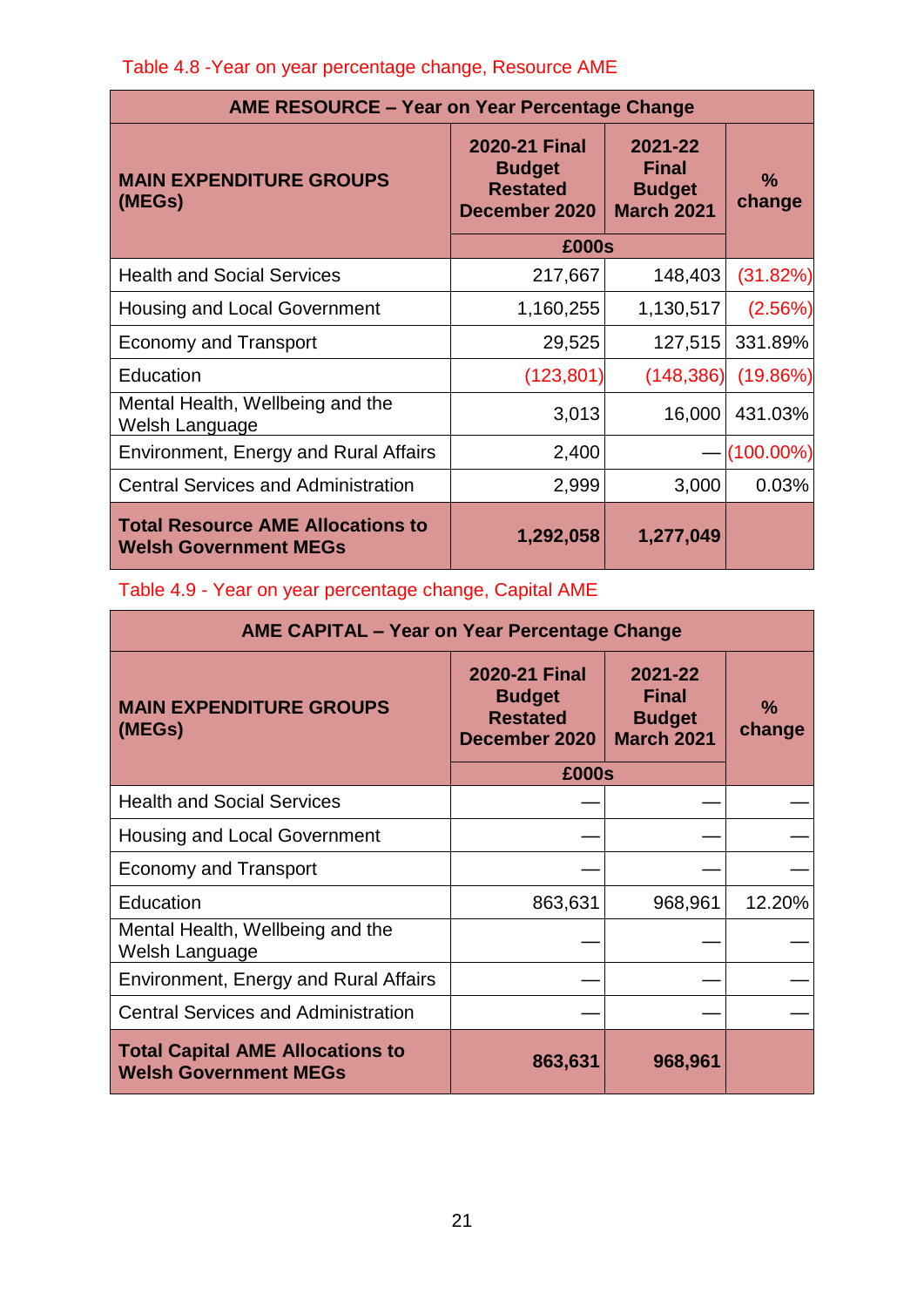# **Annex A: Reconciliation between administrative Budget and Resource Allocations in the Annual Budget Motion**

<span id="page-23-0"></span>

|                                                                    | 2021-22 FINAL BUDGET                                  |                                                                           |          |                  |                                                                                            |                                          |                                                                              |               |
|--------------------------------------------------------------------|-------------------------------------------------------|---------------------------------------------------------------------------|----------|------------------|--------------------------------------------------------------------------------------------|------------------------------------------|------------------------------------------------------------------------------|---------------|
|                                                                    |                                                       | £000s                                                                     |          |                  |                                                                                            |                                          |                                                                              |               |
| <b>MAIN EXPENDITURE GROUPS</b><br>(MEGs)                           | <b>Health and</b><br><b>Social</b><br><b>Services</b> | <b>Housing and Economy</b><br><b>Local</b><br><b>Government Transport</b> | and      | <b>Education</b> | <b>Mental</b><br>Health,<br><b>Wellbeing</b><br>and the<br><b>Welsh</b><br><b>Language</b> | <b>Environment,</b><br><b>Energy and</b> | <b>Central</b><br><b>Services and</b><br><b>Rural Affairs Administration</b> | <b>TOTAL</b>  |
| Resource                                                           | 9,111,944                                             | 4,411,822                                                                 | 808,004  | 1,626,922        | 278,623                                                                                    | 531,834                                  | 385,004                                                                      | 17, 154, 153  |
| Capital                                                            | 382,528                                               | 794,271                                                                   | 820,929  | 281,459          | 50,711                                                                                     | 197,892                                  | 40,645                                                                       | 2,568,435     |
| <b>Resource AME</b>                                                | 148,403                                               | 1,130,517                                                                 | 127,515  | (148, 386)       | 16,000                                                                                     |                                          | 3,000                                                                        | 1,277,049     |
| Capital AME                                                        |                                                       |                                                                           |          | 968,961          |                                                                                            |                                          |                                                                              | 968,961       |
| <b>TOTAL MANAGED EXPENDITURE</b>                                   | 9,642,875                                             | 6,336,610 1,756,448                                                       |          | 2,728,956        | 345,334                                                                                    | 729,726                                  | 428,649                                                                      | 21,968,598    |
| <b>Reconciliation to Resources</b>                                 |                                                       |                                                                           |          |                  |                                                                                            |                                          |                                                                              |               |
| Resource Consumption - Welsh<br><b>Government Sponsored Bodies</b> | (230)                                                 | (200)                                                                     |          | (340)            | (20, 644)                                                                                  | (10,000)                                 |                                                                              | (31, 414)     |
| <b>Supported Borrowing</b>                                         |                                                       | (88, 800)                                                                 | 1,250    |                  |                                                                                            |                                          |                                                                              | (87, 550)     |
| National Insurance Fund Receipts<br><b>Collection Costs</b>        | (906)                                                 |                                                                           |          |                  |                                                                                            |                                          |                                                                              | (906)         |
| National Non-Domestic Rates<br>Payable (and Collection Costs)      | —                                                     | (1, 106, 172)                                                             |          |                  |                                                                                            |                                          |                                                                              | (1, 106, 172) |
| Interest Repayments on Borrowing                                   |                                                       |                                                                           |          |                  |                                                                                            |                                          | (2, 419)                                                                     | (2, 419)      |
| PFI                                                                |                                                       |                                                                           | (9, 243) |                  |                                                                                            |                                          |                                                                              | (9, 243)      |
| <b>RESOURCES REQUESTED</b>                                         | 9,641,739                                             | $5,141,438$   1,748,455                                                   |          | 2,728,616        | 324,690                                                                                    | 719,726                                  | 426,230                                                                      | 20,730,894    |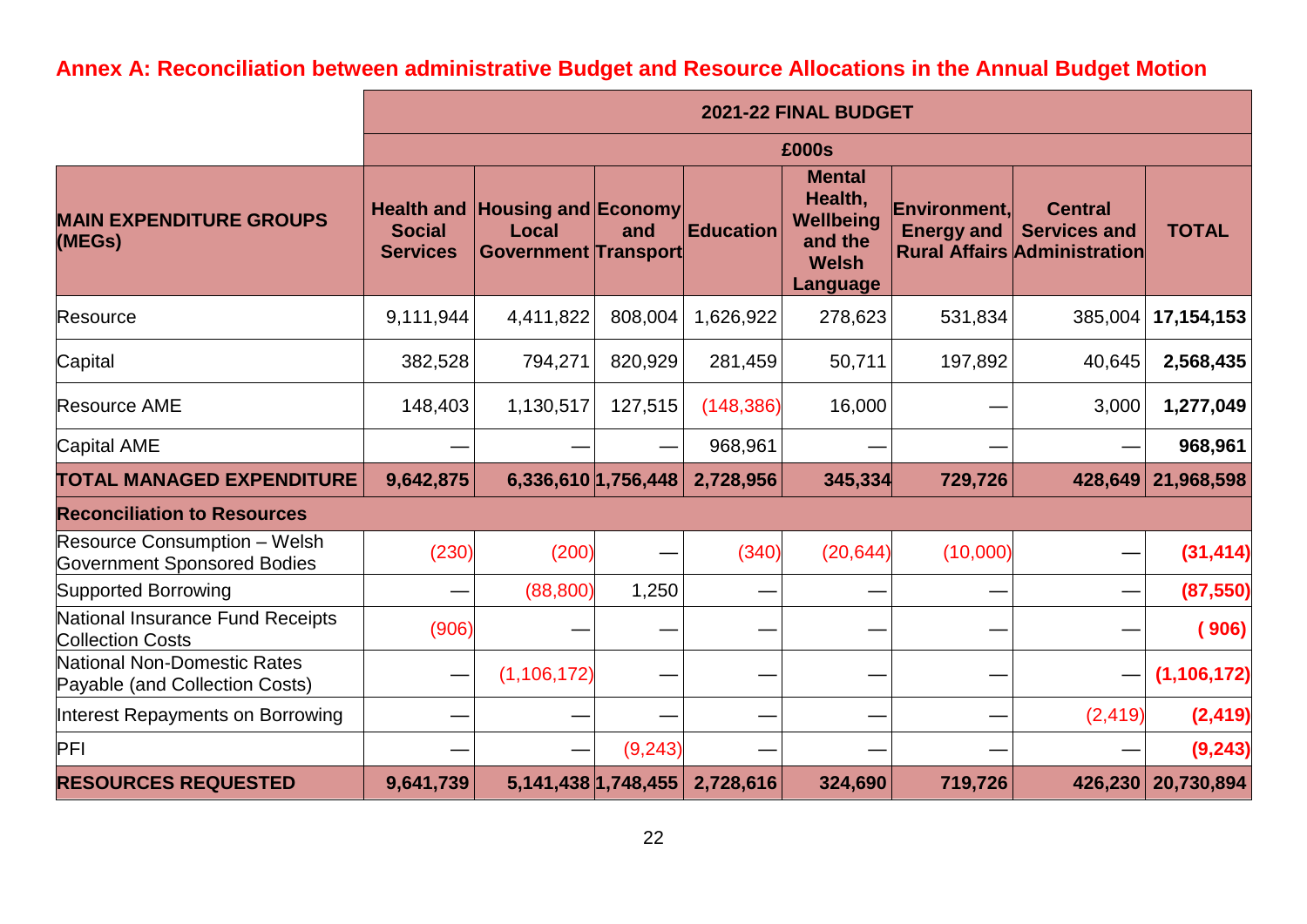# <span id="page-24-0"></span>**Annex B: Glossary of financial terms**

| <b>Action</b>                            | Within each Spending Programme Area (SPA), budgets are allocated to a                                                                                         |
|------------------------------------------|---------------------------------------------------------------------------------------------------------------------------------------------------------------|
|                                          | number of sub-programmes known as Actions.                                                                                                                    |
| <b>Ambits</b>                            | Descriptions of the specific purposes for which the Welsh Ministers are                                                                                       |
|                                          | authorised by the Senedd to spend resources. Ambit descriptions and                                                                                           |
|                                          | resource limits are contained within the annual Budget motion. Ambits                                                                                         |
|                                          | correspond to MEGs.                                                                                                                                           |
| <b>Annually</b>                          | Expenditure which cannot reasonably be subject to firm, multi-year limits                                                                                     |
| <b>Managed</b>                           | in the same way as DEL and is therefore reviewed twice a year as part of                                                                                      |
| <b>Expenditure</b>                       | the HM Treasury's Budget and pre-Budget report processes. AME                                                                                                 |
| (AME)                                    | typically consists of programmes which are large, volatile, or demand-led;                                                                                    |
|                                          | for example, the issue of student loans.                                                                                                                      |
| <b>Budget</b>                            | Within each Action, budgets are allocated to a number of sub-expenditure                                                                                      |
| <b>Expenditure</b><br>Line (BEL)         | groups known as BELs. Tables showing budgets at BEL level are<br>available at: http://gov.wales/funding/budget/?lang=en                                       |
| <b>Barnett formula</b>                   | The formula used by the UK Government to calculate changes to the                                                                                             |
|                                          | block grant allocated to the Welsh Government (and other devolved                                                                                             |
|                                          | administrations). The Welsh Government receives the same changes in                                                                                           |
|                                          | funding per head of the population as announced in England for services                                                                                       |
|                                          | which are devolved to Wales. As part of the fiscal framework agreed                                                                                           |
|                                          | between the Welsh Government and UK Government in 2016, there is                                                                                              |
|                                          | also a needs-based factor applied to the Barnett formula allocations to                                                                                       |
|                                          | Wales. This is currently set at an additional five per cent.                                                                                                  |
| <b>Budget Motion</b>                     | The means by which the Senedd authorises the Welsh Ministers to spend                                                                                         |
|                                          | resources up to a specific level for specified purposes and to draw cash                                                                                      |
|                                          | up to a specific limit from the Welsh Consolidated Fund.                                                                                                      |
| <b>Capital</b>                           | Expenditure that in the main results in a physical asset, for example a                                                                                       |
|                                          | new building. A proportion of the Capital DEL includes financial                                                                                              |
|                                          | transactions capital.                                                                                                                                         |
| <b>Departmental</b>                      | The multi-year budget limit for the Welsh Government set by HM                                                                                                |
| <b>Expenditure</b>                       | Treasury. DEL is planned and controlled on a multi-year basis in                                                                                              |
| <b>Limit (DEL)</b>                       | Spending Reviews. The Welsh Government DEL and AME budgets have                                                                                               |
|                                          | separate capital and resource limits.                                                                                                                         |
| <b>Depreciation</b>                      | The drop in value of an asset due to wear and tear, age, and                                                                                                  |
|                                          | obsolescence. Under resource budgeting, depreciation is part of the                                                                                           |
|                                          | Welsh Government's DEL but is a non-fiscal resource DEL item.                                                                                                 |
| <b>Direct Charges</b>                    | Expenditure which is legally required to be charged directly to the Welsh                                                                                     |
| on the Welsh                             | Consolidated Fund and therefore does not score against the budgets of                                                                                         |
| <b>Consolidated</b>                      | the Welsh Government or any other body. Direct charges include the                                                                                            |
| <b>Fund</b><br><b>Financial</b>          | remuneration of the Presiding Officer and Auditor General.                                                                                                    |
| <b>Transactions</b>                      | Financial transactions capital is part of the capital DEL settlement that can<br>only be used for loans and equity investments to third parties. In the main, |
| <b>Capital</b>                           | the funding must be repaid to HM Treasury.                                                                                                                    |
|                                          |                                                                                                                                                               |
| <b>Fiscal Resource</b>                   | The Fiscal Resource DEL budget scores most of the department's current<br>expenditure. Expenditure is recorded on an accruals basis. It includes              |
| <b>DEL</b> (previously<br>known as near- |                                                                                                                                                               |
| cash)                                    | expenditure on pay, current procurement, resource grants, and subsidies.                                                                                      |
|                                          |                                                                                                                                                               |
| <b>Main</b>                              | The Welsh Government DEL is divided into a number of Main Expenditure                                                                                         |
| <b>Expenditure</b>                       | Groups. There are currently seven MEGs: Health and Social Services;                                                                                           |
| <b>Group (MEG)</b>                       | Housing and Local Government; Economy and Transport; Education;                                                                                               |
|                                          | Energy, Environment and Rural Affairs; Mental Health, Wellbeing and                                                                                           |
|                                          | Welsh Language; and Central Services and Administration.                                                                                                      |